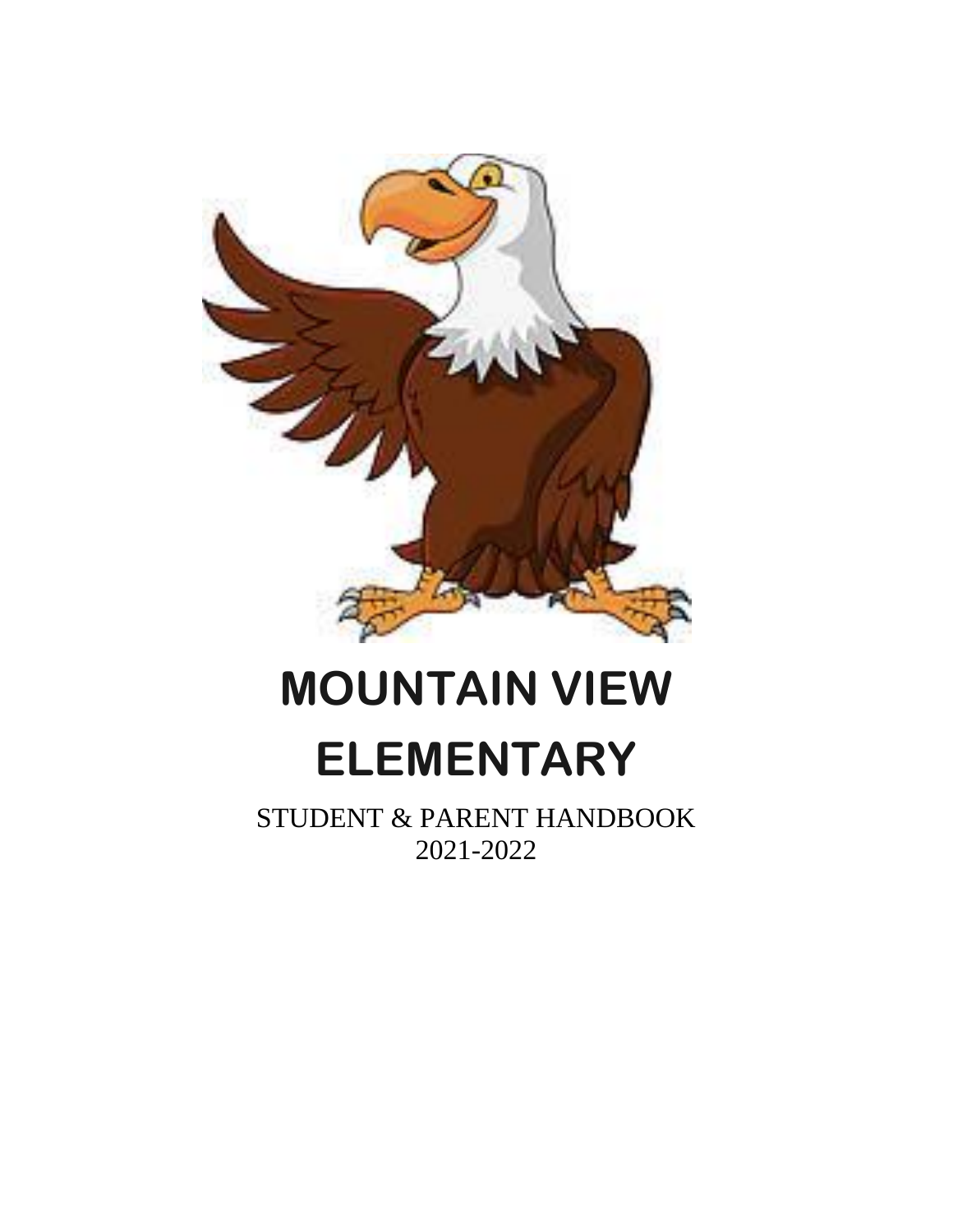#### **TABLE OF CONTENTS**

| Student Behavior: Eagle Feathers, Expectations, Discipline3 |
|-------------------------------------------------------------|
|                                                             |
|                                                             |
|                                                             |
|                                                             |
|                                                             |
|                                                             |
|                                                             |
|                                                             |
|                                                             |
|                                                             |
|                                                             |
|                                                             |
|                                                             |
|                                                             |
|                                                             |
|                                                             |
|                                                             |
|                                                             |
|                                                             |
|                                                             |
|                                                             |
|                                                             |
|                                                             |
|                                                             |
|                                                             |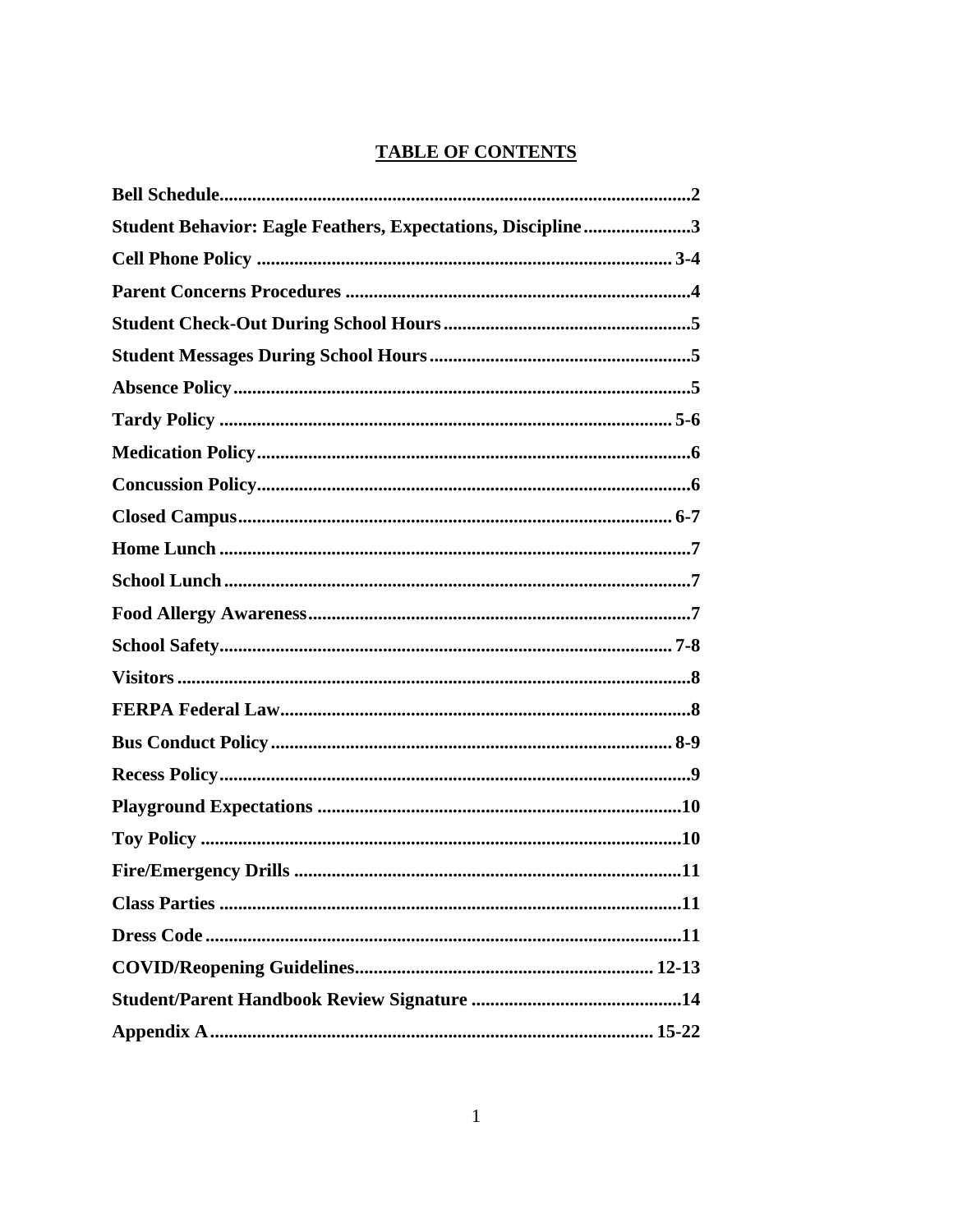## Mountain View Elementary School

## *Bell Schedule*

### 2021-2022

| Time                                                                                       | Schedule                              | Grades                                                                                                   |
|--------------------------------------------------------------------------------------------|---------------------------------------|----------------------------------------------------------------------------------------------------------|
| 8:05 AM                                                                                    | <b>Students</b><br>Arrive/Supervision | $K-4$                                                                                                    |
| 8:20 AM                                                                                    | <b>Entrance Bell</b>                  | $K-4$                                                                                                    |
| 8:25 AM                                                                                    | <b>Tardy Bell</b>                     | $K-4$                                                                                                    |
| 10:50-11:30<br>11:30-12:10<br>12:10-12:50                                                  | Lunch/Lunch Recess                    | K<br>1st -2nd (Cotton, Martin, Tregidga)<br>2 <sup>nd</sup> (Farnell, Marsh, Tolhurst) - 4 <sup>th</sup> |
| Vary throughout the day<br>(Please contact student's teacher for<br>specific recess times) | Recess                                | $K-4$                                                                                                    |
| 3:10 PM                                                                                    | Dismissal                             | $K-4$                                                                                                    |

#### Please remember to be prompt picking up your student at the above scheduled times.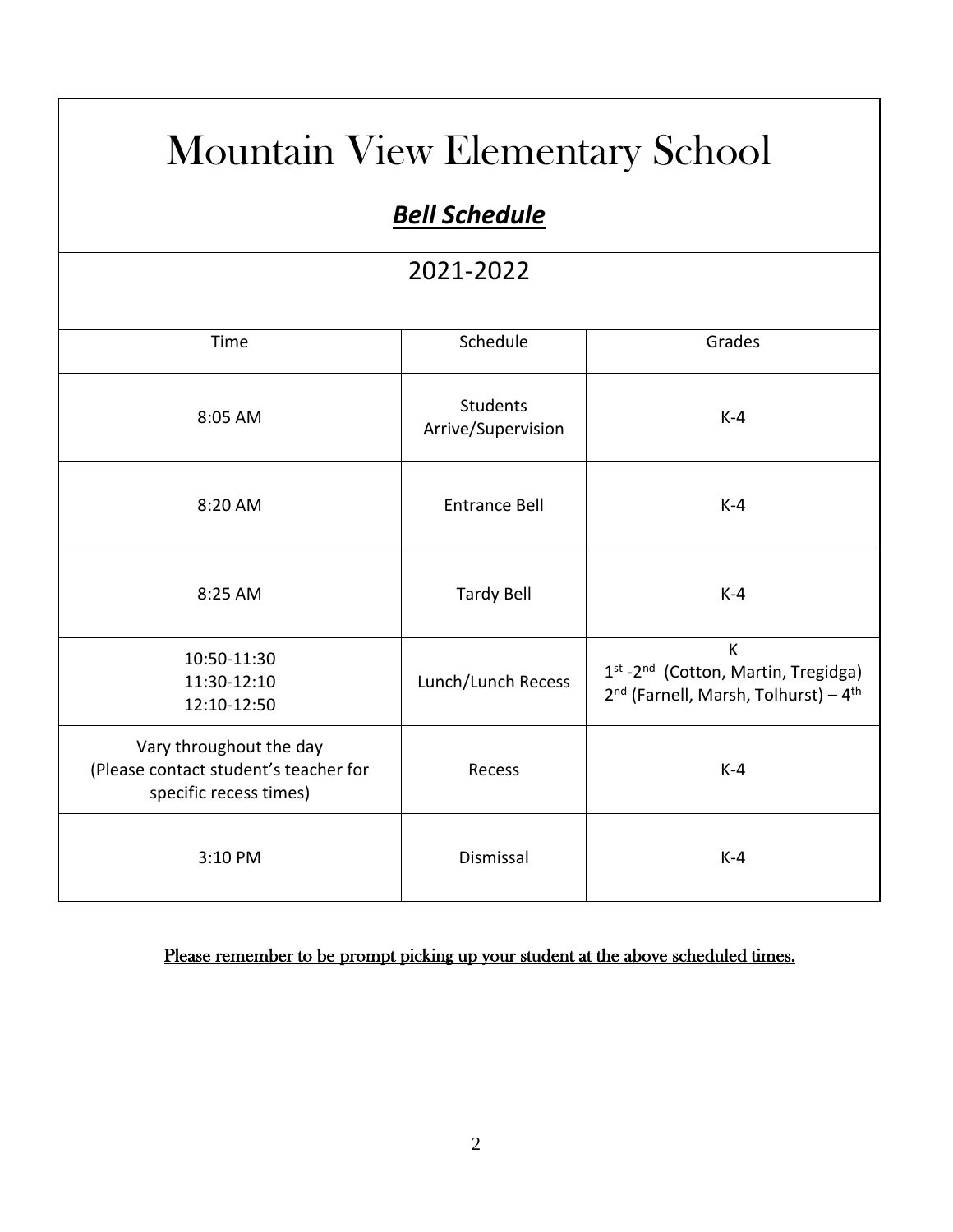#### **STUDENT BEHAVIOR: EAGLE FEATHERS, EXPECTATIONS, AND DISCIPLINE**

#### **Eagle Feathers**

Eagle Feathers represent behaviors that we value at Mountain View Elementary. When these practices are observed in students, teachers and staff members may award points to the student's \*house. House points are then accumulated at the end of the quarter, and the house with the most points will earn a celebration party. Just as an eagle uses its feathers to fly, our school community will practice these positive behaviors to learn, grow, and soar!

\*Further clarification of Mountain View's House System will be given in other documentation.

|           |                       | <b>Eagle Feathers</b> |  |
|-----------|-----------------------|-----------------------|--|
| $\cdot$   | <b>Be Respectful</b>  |                       |  |
| $\bullet$ | <b>Be Responsible</b> |                       |  |
| $\cdot$   | <b>Be Safe</b>        |                       |  |

#### **DAILY DISCIPLINE POLICY**

At Mountain View Elementary, we believe in *discipline with love*. That is, students will be corrected for any behavioral issues that infringe on the classroom learning environment. However, this discipline does not mean that we do not value your child. We believe students deserve chances to improve their behavior, but they will have natural consequences if they do not improve.

Students will walk into their classrooms with a fresh start every day. However, if a student loses three recesses, he/she will be given a **"silent lunch detention." View the District Progressive Discipline Plan in Appendix A.**

**Hallway Expectations:** Always walk quietly and keep your hands to yourself. **Bathroom Expectations:** Wash your hands. Throw paper towels into the trash can. **Lunchroom Expectations:** Do not touch another person's lunch. Eat first then you can visit quietly. Stay in your seat. Raise your hand if you need help. Clean up your lunch and wait until you are excused to go out to recess. Please do not ask to sit next to someone from another class, remain in your classroom line, and be seated where the lunchroom duty teacher assigns you. **Assembly Expectations:** Sit quietly crisscross style. Keep hands to self. Keep your eyes on the speaker, and please do not speak to your neighbor when there is someone presenting or speaking at the assemblies unless you are asked to speak or join in an activity.

#### **CELL PHONE POLICY**

Cell phones and other electronic devices may not be used during the regular instructional day without the permission of the Principal. Cell phones and other electronic devices may be used before and after school, at lunch, at school activities, and on school sponsored trips, as long as they meet the requirements of the Elko County School District Acceptable Use Policy for Telecommunications/Internet.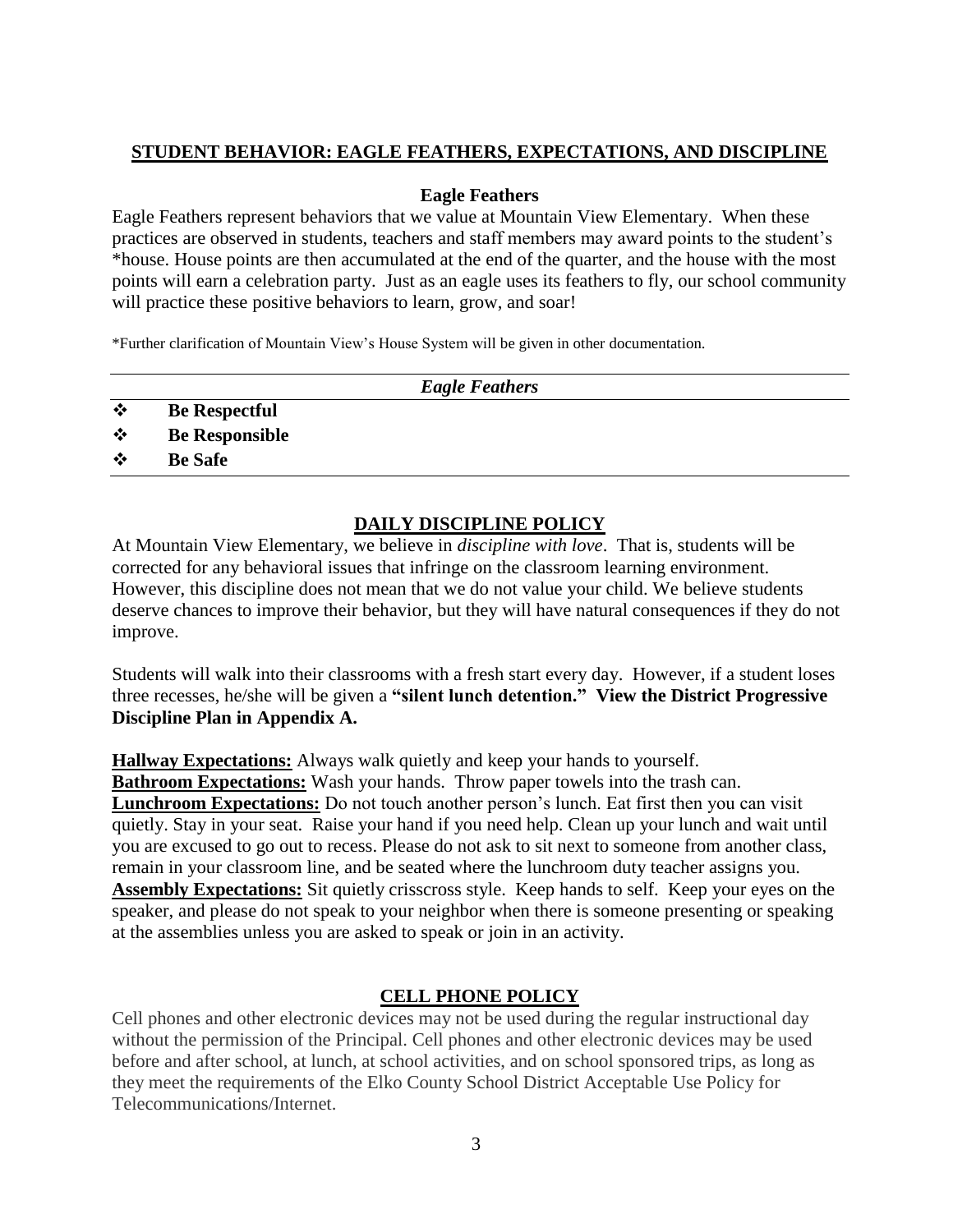#### CONSEQUENCES FOR VIOLATION OF THE DISTRICT POLICY

#### **First Offense**

\*The electronic device shall be confiscated.

\*The parent/legal guardian shall be notified.

\*The electronic device shall be turned over to the parent/legal guardian.

\*A warning shall be given regarding the consequence(s) for any future violation of the policy.

#### **Second Offense**

\*The electronic device shall be confiscated.

\*The parent/legal guardian shall be notified.

\*The electronic device shall be turned over to the parent/legal guardian.

\*School-determined consequences for "administrative insubordination" or "disregard for school rules".

\*The policy shall be again reviewed with this student and his/her parent/legal guardian.

\*A further warning shall be given regarding the consequence(s) for any future violation of this policy.

#### **Third Offense**

\*The electronic device shall be confiscated.

\*The parent/legal guardian shall be notified.

\*The electronic device shall be turned over to the parent/legal guardian.

\*School-determined consequence for second offense for "administrative insubordination" or "disregard for school rules".

\*Electronic device privileges shall be revoked for a period of 90 school days.

\*The policy shall be again reviewed with this student and his/her parent/legal guardian.

\*A further warning shall be given regarding the consequence(s) for any future violation of the policy.

#### **Fourth and Subsequent Offenses**

\*The electronic device shall be confiscated.

\*The parent/legal guardian shall be notified.

\*The electronic device shall be turned over to the parent/legal guardian.

\*School-determined consequence for third offense for "administrative insubordination" or "disregard for school rules".

\*Electronic device privileges shall be revoked for 180 school days.

#### **PARENT CONCERNS PROCEDURES**

If you have questions or concerns about your child's education, please follow this process:

1.) Meet with your child's teacher and work through the problem-solving process:

- A.) What is the problem?
- B.) What are the causes of the problem?
- C.) How can the problem be solved? (Identify all the options.)

2.) If you were unable to solve the problem after meeting with your child's teacher, please schedule an appointment to meet with the school administrators and the teacher.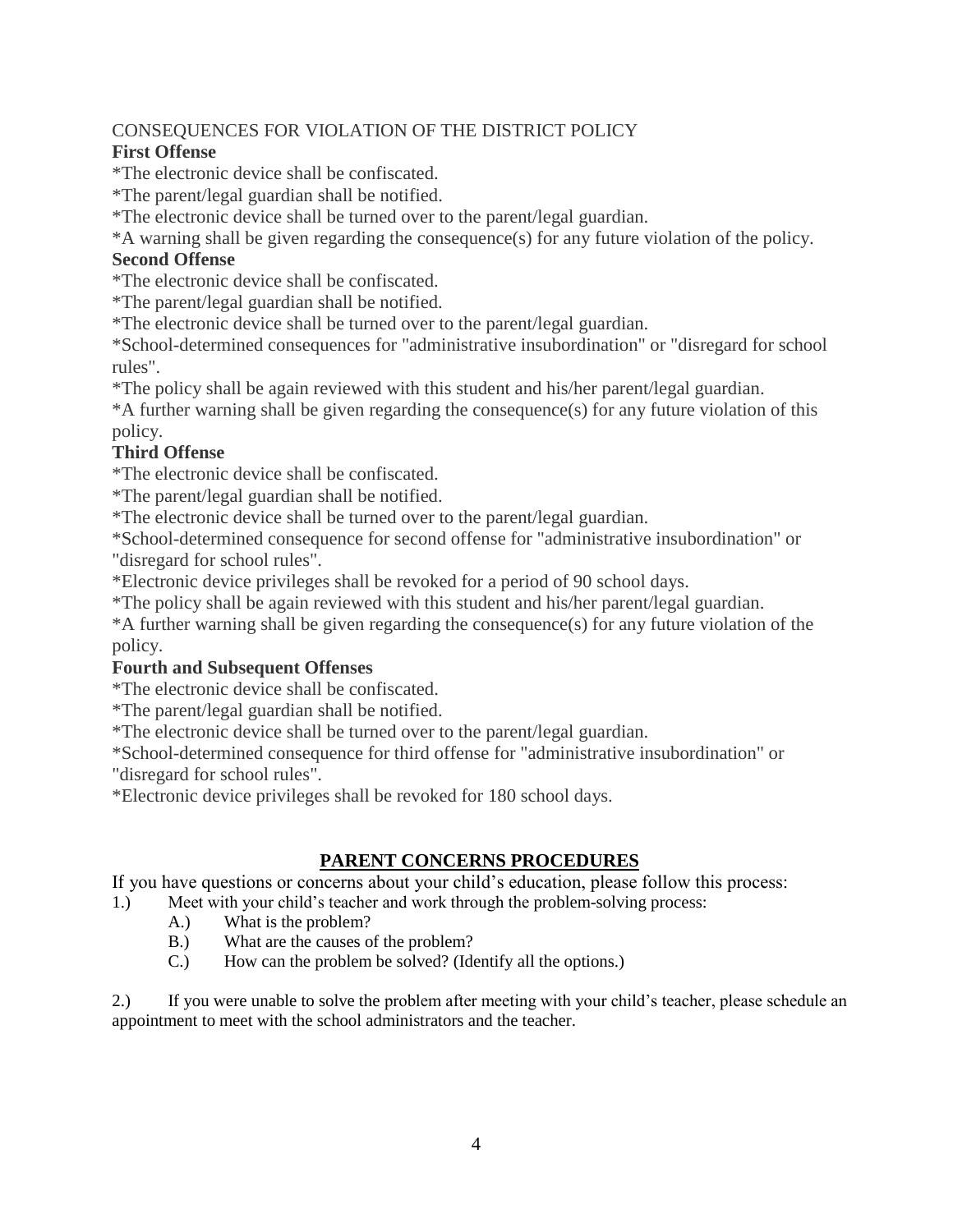#### **STUDENT CHECK-OUT DURING SCHOOL HOURS**

Students are involved in learning at all times during the school day. If at all possible, please do not take your child out of school earlier than the regular dismissal time. In the event a student needs to be taken out of class early during the school day, a parent or guardian must sign the student out at the office regardless of classroom location. Once the student is signed out, **parents/guardians need to wait at the office for their child.** Students will be called down to the office for pick-up by the secretaries so that disruptions to the classroom learning environment are kept to a minimum. **A current Driver's License will be required to check out a student.** 

#### **STUDENT MESSAGES DURING SCHOOL HOURS**

If you need to get a message to your child before the end of the day, **please send an email message to your child's teacher by 2:45 pm.** If you get an email that states the teacher is away from the classroom, please contact the office and we will get the message to the classroom/substitute. The administration must be able to verify the identity of the person leaving the message. For emergency messages delivered via phone, parents will be asked a variety of confidential questions to verify their identity before the message will be delivered to the student. Persons leaving the message in person will need to have a valid photo ID.

#### **ABSENCE POLICY**

Please notify the office with a written note that is signed and dated, if your child will be absent. Notify the office by 9:00 if you are requesting homework. Homework can be picked up at the office after school. If your child is unexpectedly absent from school due to sickness or emergency, please call the office. When your child returns to school, you will need to send a written note explaining the absence. Please include the child's first and last name and date/dates of absence. If an absence remains unexcused for THREE school days after the student returns to school, they will be considered truant. If your child was seen by a physician, bring the school the doctor's excuse. A doctor's note will exempt the child's absence and will not count towards days missed in the attendance policy*.* 

#### **TARDY POLICY**

*If child is tardy, please stop by the office to take a tardy slip before proceeding to classroom.* For morning attendance, the first bell to line up with your class rings at 8:20 a.m. If students arrive to school between 8:20 a.m. and 8:25 a.m. they should report directly to their classroom, and the teacher will mark them tardy. Students who arrive after the 8:25 a.m. bell are counted as tardy and they first need to receive a "pink tardy slip" from the office. For lunch tardies, refer to the bell schedule. Excessive student tardies will be dealt with in the following manner:

| <b>5 Tardies:</b>  | Student receives a verbal warning from the office and/or teacher.                           |
|--------------------|---------------------------------------------------------------------------------------------|
| <b>10 Tardies:</b> | Notification Letter sent home from the office. After the 10 <sup>th</sup> tardy the student |
|                    | will begin receiving detention during recesses and or lunch recess.                         |
| <b>15 Tardies:</b> | Updated Notification Letter sent and call from administration.                              |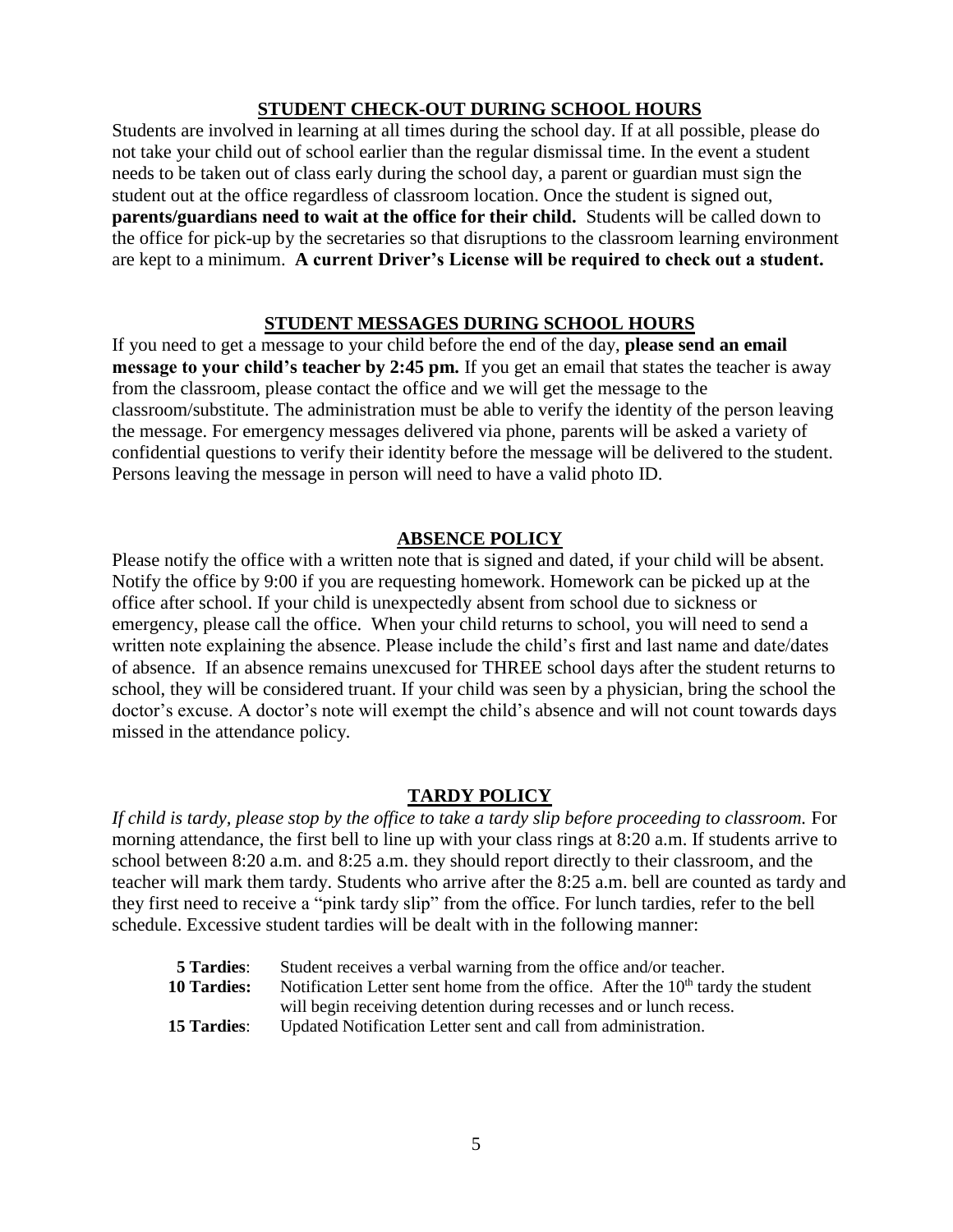#### **QUICK REFERENCE GUIDE**

These are sample situations to assist parents in understanding the attendance policy.

| <b>Type of Absence</b>           | PARENTAL ACTION                  | <b>Excused/Exempt Status</b>   |
|----------------------------------|----------------------------------|--------------------------------|
| Child is sick.                   | Notify School                    | Excused but not Exempt without |
|                                  |                                  | doctor or nurse verification.  |
| Child is on a school sponsored   | None                             | Student is considered in       |
| trip.                            |                                  | attendance.                    |
| Child gets sick at school and is | Sign student out at office.      | <b>Excused and Exempt</b>      |
| sent home.                       |                                  |                                |
| Child is on family vacation      | Absence needs to be pre-         | Excused but not Exempt         |
| while school is in session.      | arranged.                        |                                |
| Child is absent due to a serious | <b>Notify School</b>             | Excused and Exempt. This is a  |
| illness or death of a relative.  |                                  | verifiable family emergency.   |
| Child is absent due to an        | Absence needs to be pre-         | Excused and Exempt. Principal  |
| educational experience outside   | arranged.                        | needs to pre-approve the       |
| of school.                       |                                  | educational experience.        |
| Child is ill and absent numerous | Notify school for each absence   | Excused and exempt with doctor |
| days throughout the school year. | and ask doctor for a note if one | or nurse verification.         |
|                                  | was seen.                        |                                |
| Child is absent for unknown      | No note or call received from    | Unexcused absence and NOT      |
| reason.                          | parent.                          | Exempt.                        |

#### **MEDICATION POLICY**

Students who are required to take any type of medication during school hours, must have medical note on file in the school nurse's office with a **Prescription Medication Authorization Form** signed by the prescribing physician/practitioner and the parent or guardian.

ALL medication MUST BE contained in a current pharmacy container labeled with the student's name, prescriber's name, date, medication, dosage, and time to be given. Any change in type, frequency or amounts of medication will require completion of a new Prescription Medication Authorization Form. Parents need to bring student's medication to the school nurse. In the absence of the parent or guardian an authorized adult may bring the medication to the nurse. Only the parent/guardian, school nurse or the principal's designee will be allowed to administer medication to the student during school hours per district policy.

#### **CONCUSSION POLICY**

Nurse Vanessa will follow the "Guidelines for the Nurse in the School Setting" and the "CDC Concussion Checklist" to determine if your child has been sent to her for signs of a concussion or head injury. If she determines that your child has shown specific signs, she has the right to contact the parent and ask the parent to pick up your child for further medical evaluations.

#### **CLOSED CAMPUS**

Mountain View Elementary School operates on a closed campus concept. Students must stay on the school grounds from the time they arrive, until dismissed or picked up by the bus at the end of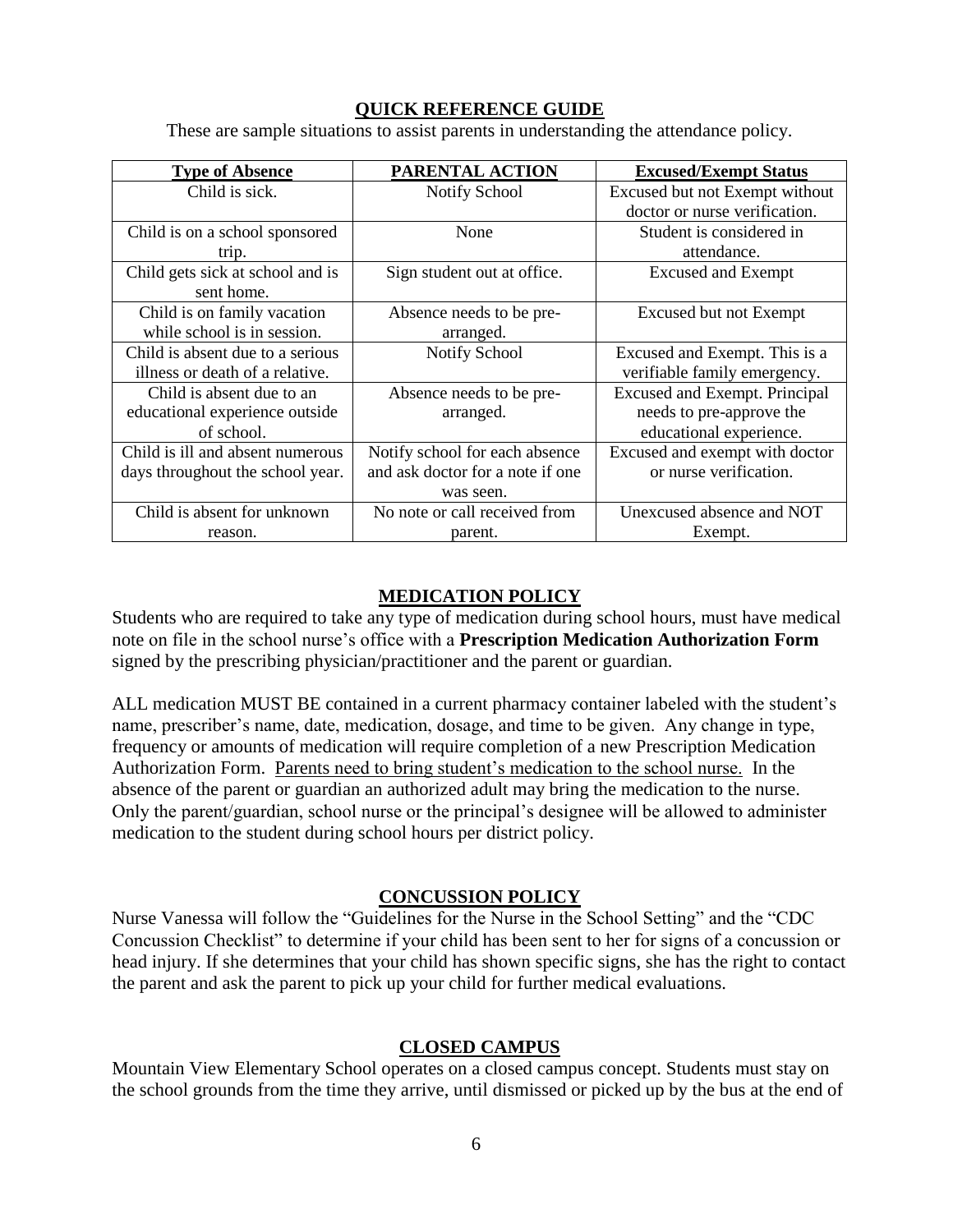the school day. Students who ride the bus must not leave campus after arriving or before getting on the bus after school.

Parents or other authorized designee (emergency contact) must go to the office to sign out their student *before the school will release them to leave campus during school hours* for medical appointments or any other reason. Students will only be released to parents or persons over the age of 18 who are listed as emergency contacts on Infinite Campus.

#### **HOME LUNCH**

Students who are excused for home lunch must have written permission from a parent and/or guardian on a daily/weekly basis. *Home lunch means that students are excused to go to their own home for lunch.* We will release students to go to lunch with their parent or legal guardian only. If a student returns to school from home lunch before the bell rings they must report to the office and wait for the office to dismiss them to the playground. If students return to school after the bell rings, they need to report to the office for a tardy slip. All other school rules apply during the lunch period.

#### **SCHOOL LUNCH**

Hot lunches will continue to be free for this school year (2021-2022).

#### **FOOD ALLERGY AWARENESS**

1. Keep allergy student's home lunch in separate basket and area away from other students' home lunches.

2. All students must wash their hands before sitting down for lunch, and after coming in from lunch recess to avoid spreading nut protein contaminants. (Hand sanitizer will not kill the protein!)

3. Limit food that is brought into the classroom for treats or classroom learning activities. **Any food item that does not have the ingredient list may not be brought into the classroom.**

4. The exclusion to this would be the "Emergency Food and Water" stored separately in a closed container that should be in a closed cabinet.

5. "Peanut aware signs" will be posted outside designated classrooms in the building. NOTE: **If an unacceptable food item is discovered in the classroom call the office right away. The food item must be removed from the classroom immediately. If food item was opened in the classroom a custodian will be sent in to clean/disinfect the contaminated area.** *Remember to have students wash hands to remove the food protein.*

#### **SCHOOL SAFETY**

All doors will be locked during school hours with the exception of the Main Office Entrance doors. The gates enclosing our playground will be locked daily from 8:25 am- 2:55 pm. Students that have permission to leave campus and walk home for lunch are required to leave campus from the main office front doors.

**NOTE: Mountain View is a closed campus. There will be teachers at all the entry gates monitoring these entry areas. Only students will be allowed to enter the playground gates in**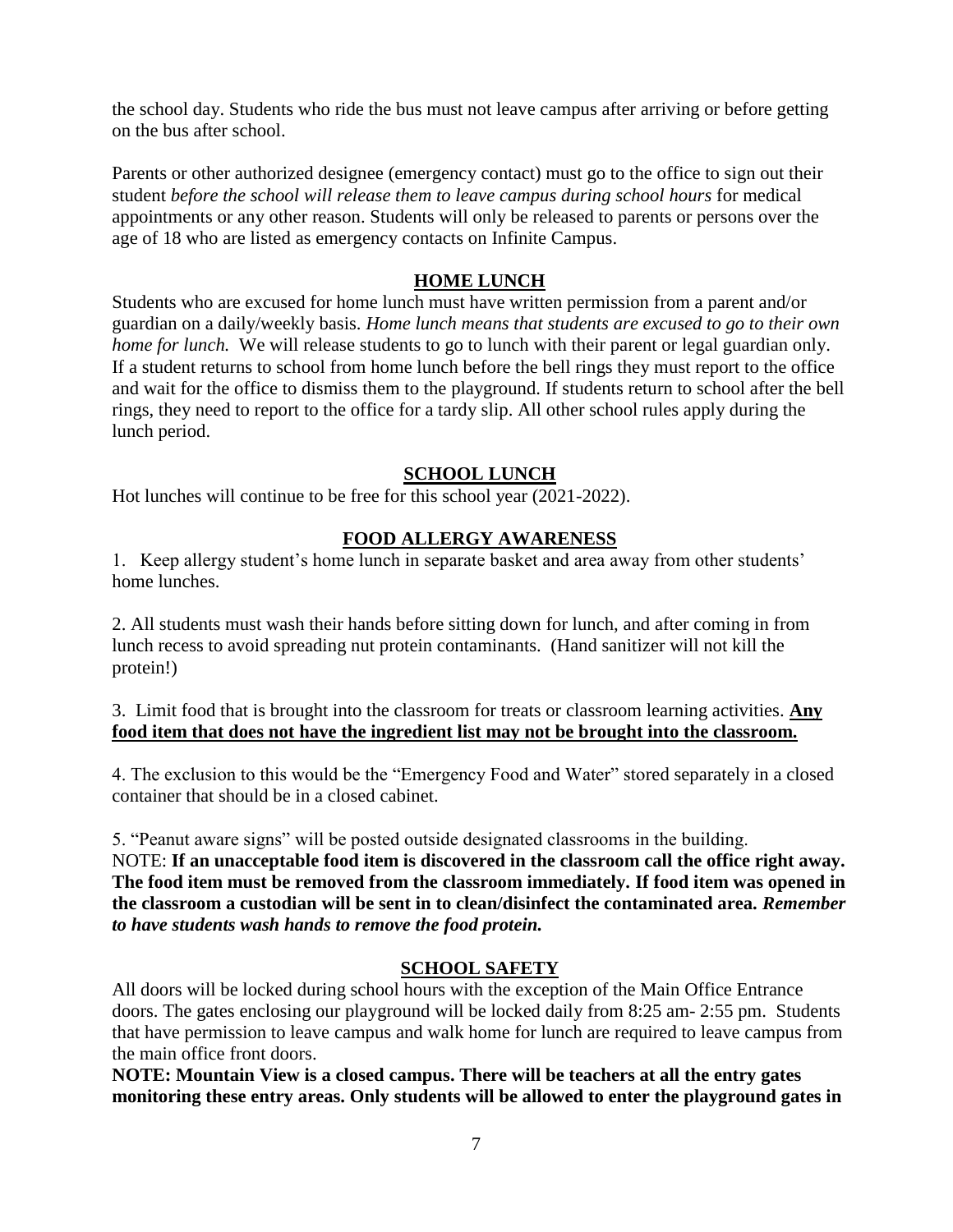**the morning. Please be respectful to our teachers and anyone who is on duty, as we create a safe environment for all the students at Mountain View.** 

#### **VISITORS/VOLUNTEERS**

**All individuals on campus must sign-in at the front office BEFORE attending a classroom. Visitors must be a teacher support volunteer, or have a scheduled appointment with a**  faculty member. If it is necessary to speak with a student or teacher directly you need to contact the office. The office personnel will make the proper arrangements. We are a closed campus, so please understand that it is vital for the safety of our students and staff that we follow this procedure. If you have any questions or concerns with this, please contact the office.

Teacher or room visitations by parents/legal guardians may be considered and granted by the MVE administration when arranged with a **72-hour advance notice** by contacting the principal in writing, phone, or appointment. All visitors must sign-in at the office BEFORE proceeding down the hallway.

Please note that children who are not MVE students are not allowed in the classroom during the instructional day. This includes the children of parent volunteers and/or children that are in town visiting your family. **All volunteers must sign a confidentiality agreement.**

#### **FERPA**

FERPA is a federal law that allows parents and students certain rights with regard to student's education records.

Parents and eligible students have the right to review education records within 45 days of the day the school receives the request for access.

• Parents and eligible students have the right to request an amendment to the student's education records they believe to be inaccurate or misleading.

• FERPA authorizes exceptions in disclosure of student's education records without consent; i.e. school officials to fulfill professional responsibilities, records sent to other schools which a student intends to enroll, and directory information publicly provided as designated by Elko County School District (but not limited to name, address, telephone number, email address, date/place of birth, photographs or likenesses, audio and video tapes, participation in officially recognized activities and sports, field of study, height and weight of members of athletic teams, enrollment status, dates of attendance, awards received, the most recent previous school attended, grade level, honor roll status, and class list).

• Parents or eligible students may refuse to let the school designate any or all of those types of information about the student as directory information by notifying the school in writing that the parent or eligible student does not want any or all of this information designated as directory information. To review the complete FERPA federal law, contact the school office.

#### **BUS CONDUCT POLICY**

Each school bus passenger shall:

1. Be under the direct supervision and authority of the bus driver.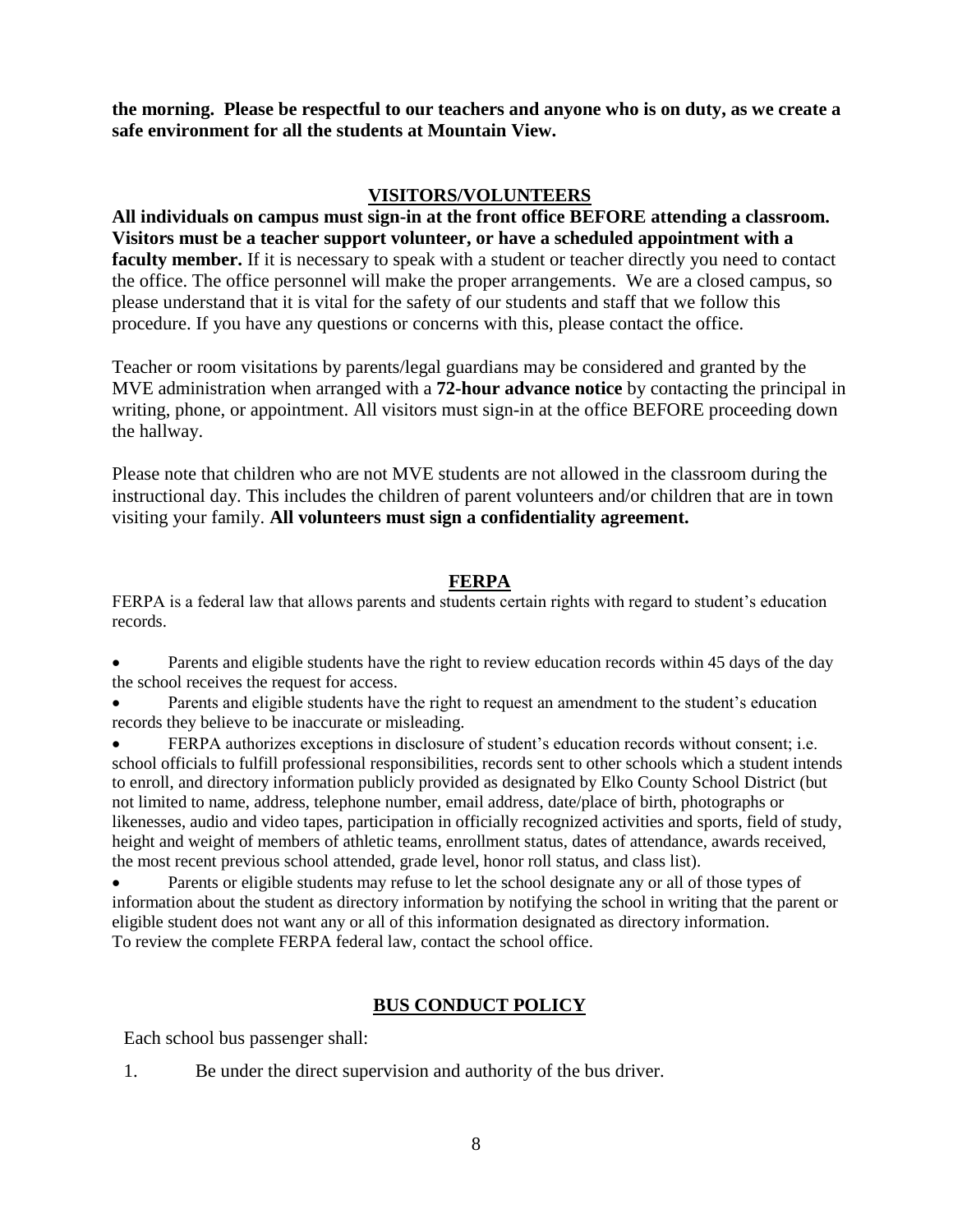- 2. Have written permission to leave the bus other than at the regular stop or at school.
- 3. Be in their assigned seat when door closes and a bus begins motion.
- 4. Keep hands and feet, books and other objects to yourself.
- 5. Refrain from swearing, rude gestures, cruel teasing (verbal or nonverbal).
- 6. Follow bus driver's instructions.
- 7. Be at the bus stop at least five (5) minutes, but not more than ten (10) minutes prior to bus arrival time.

Bus policy:

- For the first bus conduct/email report, the parent will be notified by phone and a copy of the bus conduct form or email may also be sent home.
- If a second report is made, the parent will be notified by phone that their student has been suspended from the bus for one week and another form of transportation will be necessary during the weeks' suspension.
- After the week of suspension from the bus, if a student receives another report, the student will be suspended from riding the bus for the remainder of the year.

Inappropriate behavior that has been observed and/or reported includes:

- Punching
- Hitting
- Kicking
- Jumping in seats
- Cussing
- Wrestling in seats
- Out of the seat
- Turning around in the seat
- Throwing backpacks, food, etc.
- Yelling, screaming

Please talk with your child about appropriate bus behavior. If you have any further questions or concerns, please do not hesitate to contact administration.

#### **RECESS POLICY**

All students will be sent outside for recess. Students who are ill will not be allowed to stay indoors without a doctor's excuse. In the event that a student is allowed to stay indoors, only that student will be allowed to stay inside.

**Note: When the bell rings to enter the building, all students will make their way to their designated classroom lines. All students will stop their activities, and line up quietly waiting for a teacher to bring them back into their classroom.**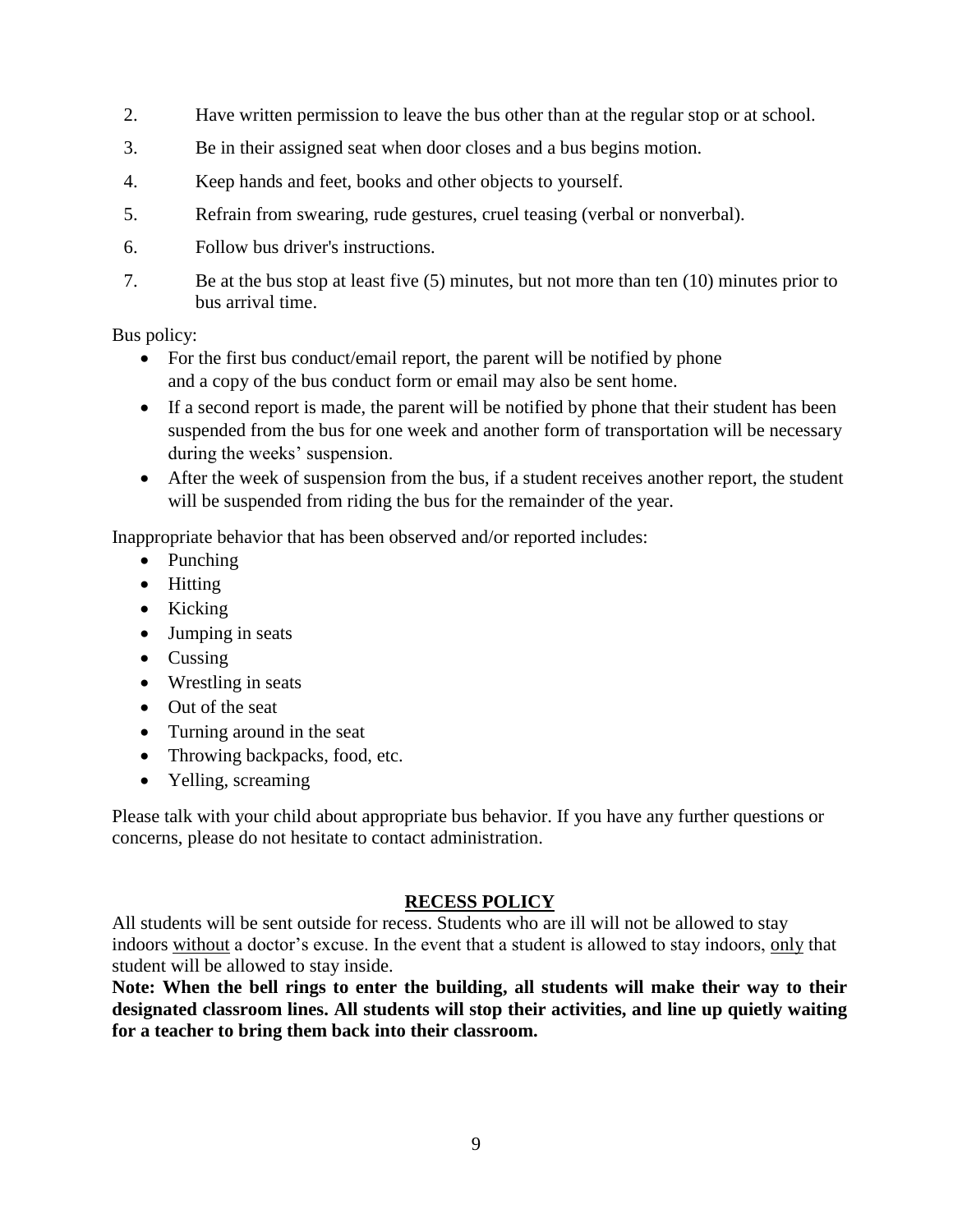#### **PLAYGROUND EXPECTATIONS**

Duty teachers will be visible wearing their neon vests. When issues develop students will need to communicate with the duty teacher.

#### **If a student wants to use the restroom or visit the nurse, they must be issued a pass by a duty teacher.**

**Slide Rules:** Only go down the slide feet first one at a time. Students are not allowed to climb up the slide.

**Monkey Bars:** Students are not allowed to crawl on top of the bars.

**Wood Chip/Tree Area:** Students are not allowed to play in this area. This is a quiet area.

**Walkways:** Students cannot leave campus during the school day. Gates to walkways will be locked during the school day from 8:30-2:45.

**Tag:** Two finger touch

**Football:** Touch only, no tackle, again two finger touch.

Soccer, baseball, football, kickball, and tag all need to be on the grass

#### **Tetherball OFFICIAL Rules:**

Players:

Two to Four but generally two

Description:

The first server is picked by a lot (Rock, paper, scissors). One player stands on each side of the pole. The server puts the ball in play by tossing it into the air and hitting it in the direction he/she chooses. The opponent tries to hit the ball back in the opposite direction. As the ball is hit back and forth, each player tries to hit the ball so the rope winds around the pole in the direction in which he/she has been hitting the ball. The player who succeeds in doing this or whose opponent forfeits the game by making a foul wins the game. A foul is any of the following:

- 1. Hitting the ball with any part of the body other than the hands or forearms.
- 2. Catching or holding the ball during play.
- 3. Touching the pole.
- 4. Throwing the ball.
- 5. Winding the ball around the pole below the 5-foot mark.

After the opening game the winner of the game continues to stay in position. The new opponent will become the new server.

#### **TOY POLICY**

*Students need to leave personal toys at home*. Exceptions to this rule are basketballs, footballs, and jump ropes which need **student's name printed on it with a black permanent marker.** Teachers and administration have the right to confiscate any toys that are brought too school, but will be returned at the end of the school day, once parent is informed.

#### **Skateboards, Scooters, Bikes, Rollerblades/Skates and Wheelie Shoes Policy**

Skateboards, Scooters, Bikes, Rollerblades/skates **are not** allowed to be ridden on campus at any time. This includes before or after school, during school hours, and the weekends. Once on campus, all students need to walk and park bikes in the designated area. Shoes with wheelies are not allowed to be worn on campus.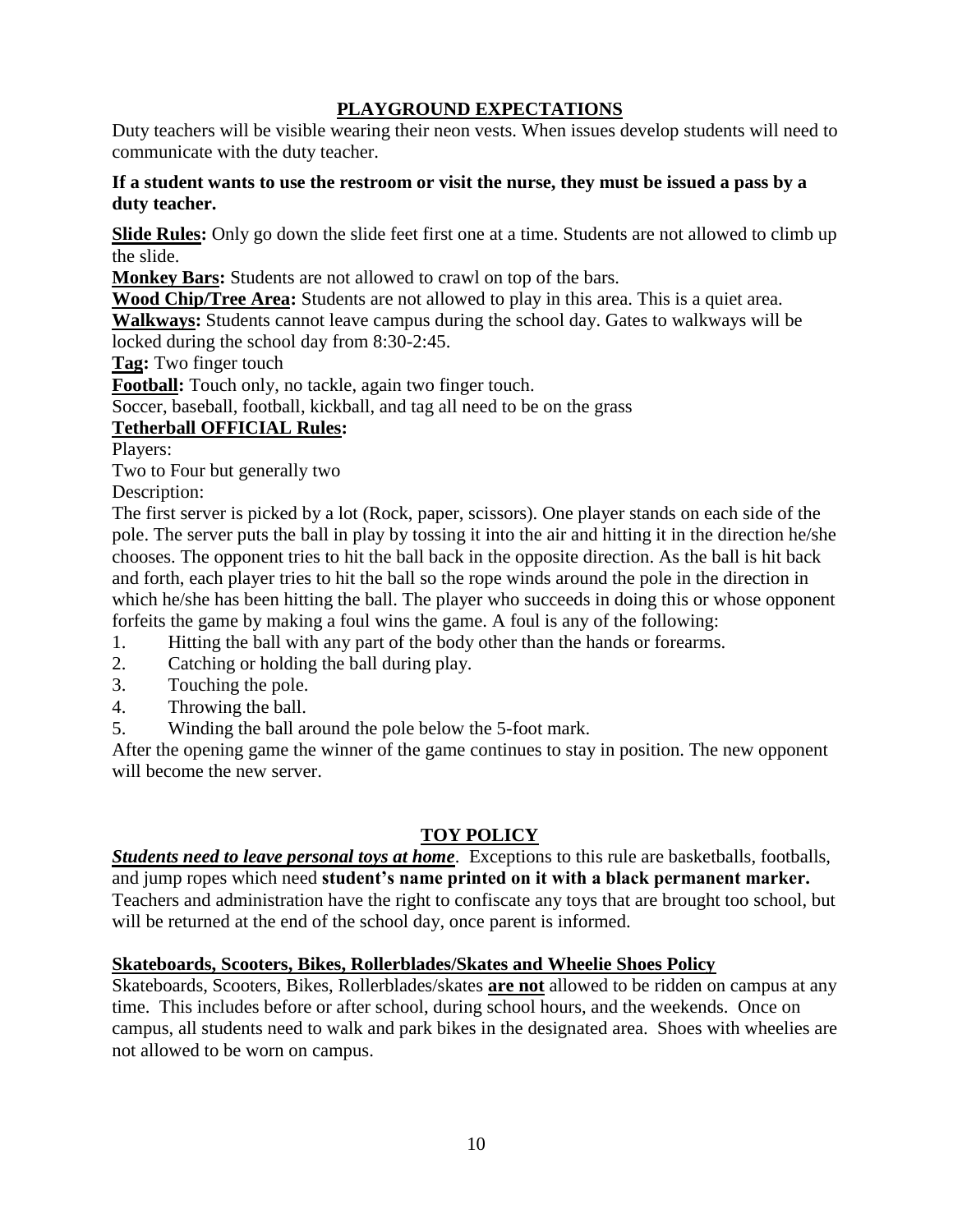#### **FIRE/EMERGENCY DRILLS**

Students and staff will participate in regularly scheduled emergency drills, including but not limited to, fire drills, shelter in place drills, and lockdown drills.

When a **false alarm** is transmitted to the City Fire Department from any residential or commercial system or by telephone or voice message, the perpetrator will be assessed a fee recommended from the Fire Chief.

#### **CLASS PARTIES**

Parties are not a requirement of our curriculum. They are optional. Individual grade levels need to determine at the first of the year if their grade level is going to hold the following parties: Halloween, Christmas, and Valentine's Day. You will need to make alternative arrangements for students who are not to participate in the party due to religious beliefs. Notes need to be sent home prior to class parties informing parents of grade level party times and expectations for treats.

- ◆ All parties will be held at the teacher's discretion.
- ◆ Due to safety issues, teachers and students are **not allowed to wear masks at school** even during the Halloween parade or classroom party.
- ⧫ All treats that are purchased must have the ingredient list on them.

#### **DRESS CODE**

The following guidelines are enforced for the **SAFETY, HEALTH, AND WELL-BEING** of all students:

- Shorts, skirts and dresses will be no shorter than 3" above the top of the knee.
- Students may wear shorts **until November 1** and begin wearing them again on **March 28**, weather permitting.
- Wintertime can be extremely cold. Prepare your child for the temperature by having them wear layers of clothes and also sending them with a coat, hat, gloves, and boots).
- Please refrain from having your child wear make-up to school, this can be a distraction.
- No hats, caps, or handkerchiefs are to be worn in the building except on school sponsored spirit themed days.
- Clothing is to fit and be worn on the hip. No sagging and bagging. No holes or fraying.
- Shoulder straps must be a minimum of 2 inches AND no crop tops.
- Sleeveless tops must fit under the arm.
- Due to safety, facial piercing jewelry will be taped or removed during Physical Education.
- Footwear must be worn at all times and must offer sanitary and safety protection. Flipflops are not appropriate for recess or PE and therefore not allowed to be worn by students. Any sandal that the strap fits between the toe and/or over all 5 toes and does not have a strap on the back to keep them secured on the feet qualifies as a flip flop. Dress sandals that are secured with ankle straps that keep the shoe on the feet are permitted.
- Transparent clothing, low cut shirts, tank tops and crop tops are not to be worn.
- Chains or spiked jewelry are not to be worn.
- No clothing that advertises a controlled substance, tobacco, alcohol, sexual connotation or racist connotations.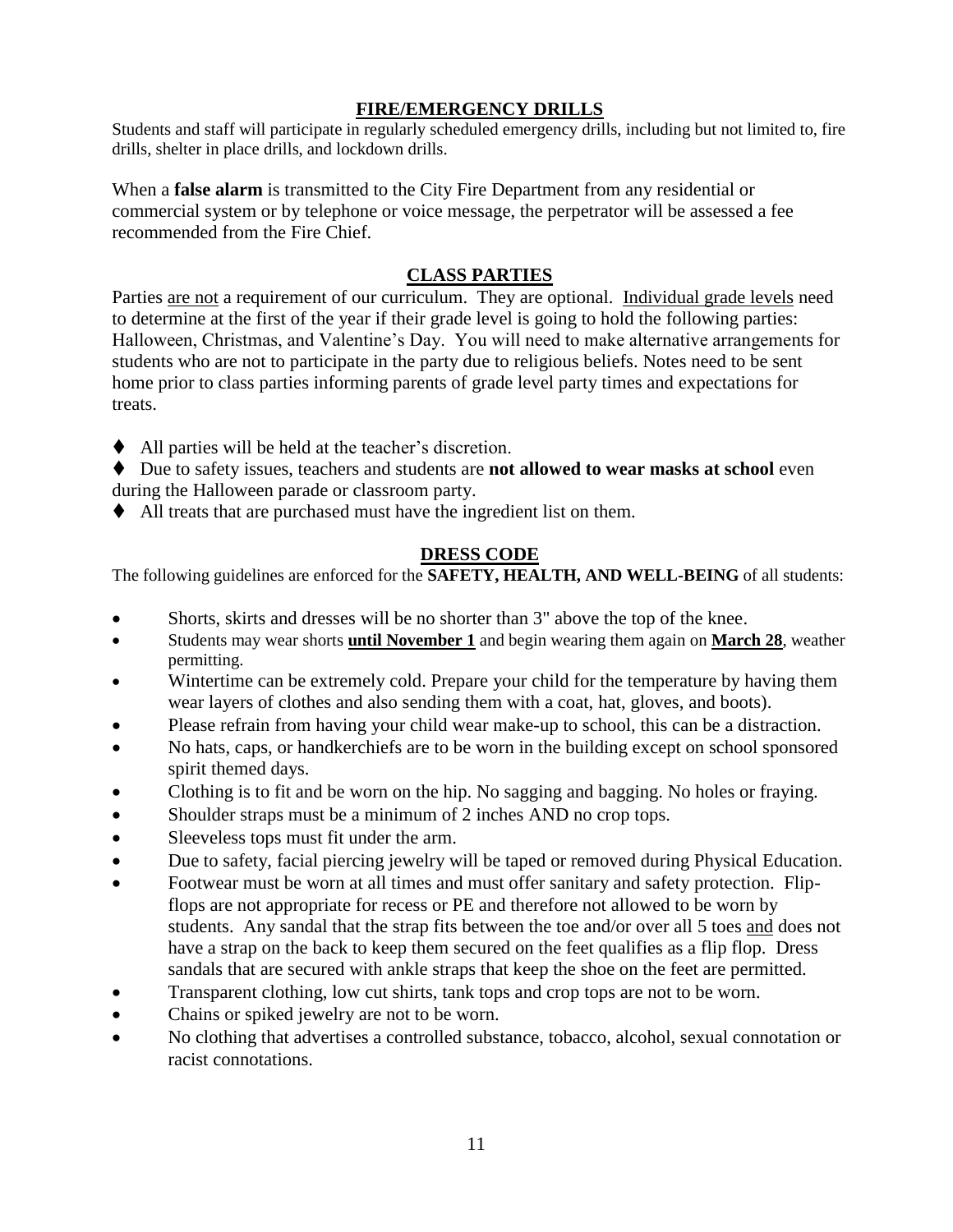#### **COVID/REOPENING GUIDELINES (August 2021)**

\*Please check district website for most current updates.

#### **HEALTH GUIDELINES**

- Parents will self-assess students using the ECSD Checklist and Flow Chart. Students will stay home if they have a fever of 100.4 or higher.
- Any adults entering the building will be required to wear a face mask and social distancing is encouraged.

#### **MASKS**

- Masks will be optional for students.
- All staff and adults will need masks while in school building.

#### **BUILDING PROCEDURES**

- Signs for social distancing and face coverings will be posted.
- School will be provided with disposable face masks if needed.
- A face mask may be worn in coordination with a face shield.

#### **CLEANING**

- Cafeteria table will be cleaned between each lunch.
- Classrooms will be cleaned nightly. An additional cleaner will be placed in each classroom for each teacher to use to disinfect throughout the day.

#### **BATHROOMS**

- Bathrooms will be cleaned throughout the day.
- We will encourage social distancing by limiting the number of students in the bathrooms at one time.

#### **WATER FOUNTAINS**

- Water fountains will be available.
- Please encourage all students to bring a water bottle from home.

#### **CLASSROOM PROCEDURES**

- All 3-foot social distancing protocols will be encouraged with seating, carpet time and lining up.
- Teachers will mark classrooms with stickers, tape or decals as needed
- Staff will wear face coverings while on school campus.
- Classroom doors and windows are encouraged to remain open to aid in ventilation and air flow along with having air purifiers on.
- Each classroom will have hand sanitizer available and frequent handwashing will be encouraged.

#### **LUNCH**

• Students will wash hands or use hand sanitizer before entering the lunch room.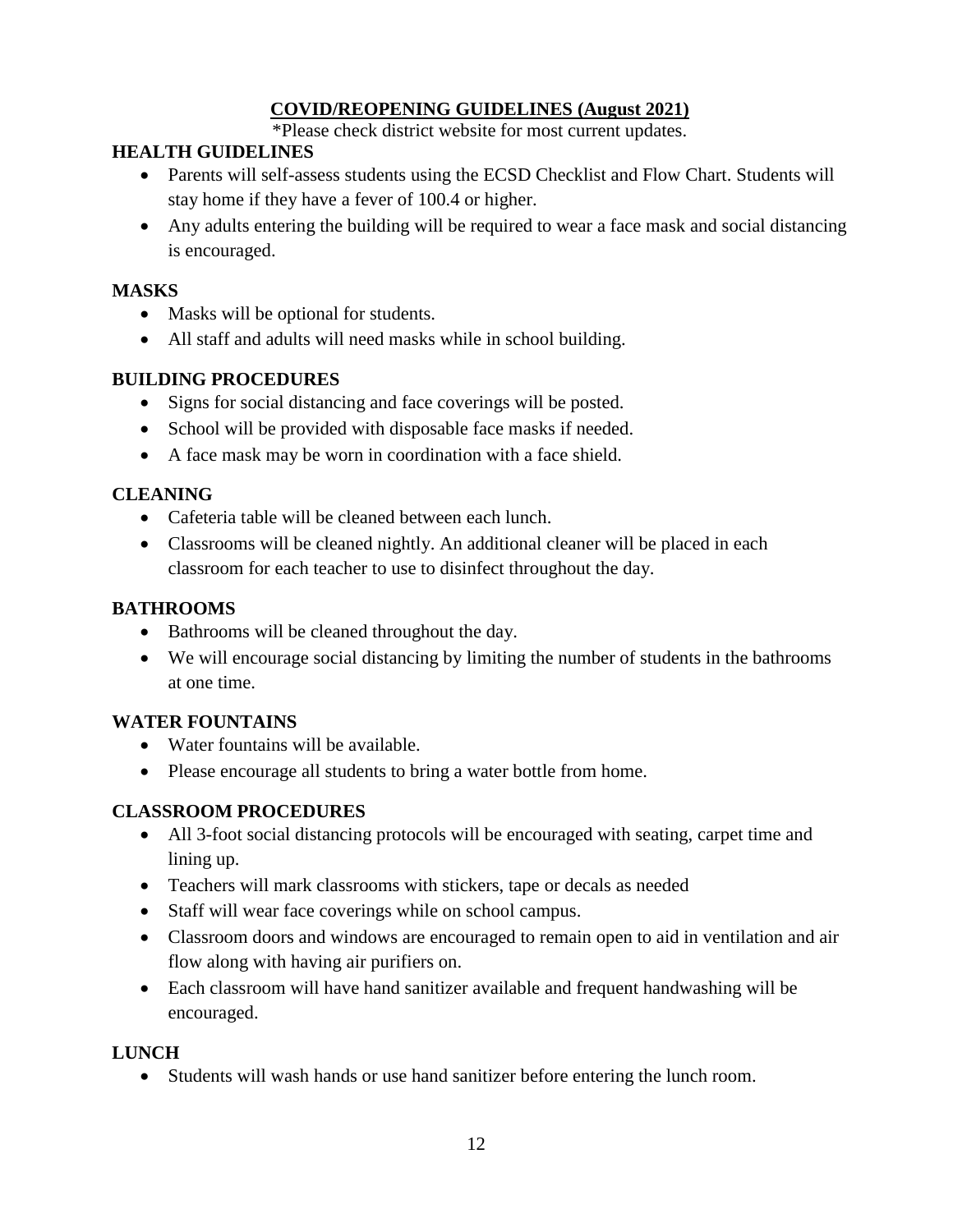- Students will be seated in every other seat or with 3 feet distance between each child. Seats will be clearly marked.
- Students will sit by classroom, remaining in their cohorts.
- Cold lunch and hot lunch eaters will remain with classroom
- Lunch helpers / workers will wear face masks.
- Tables will be cleaned between lunches.

#### **RECESS**

- Recess times will be determined by each grade level.
- Teachers will be responsible for their duties during any AM or PM recess.
- Social distancing will be encouraged on playground toys.
- Each grade level will have a ball basket and all playground balls will be labeled with grade level. Playground balls will be disinfected nightly.
- All teachers will be given bathroom passes to use during recess use.
- Students will be asked to use hand sanitizer as they enter the classroom.

#### **BUS RIDERS**

• All bus riders will be required to wear a face covering on the bus. If a child does not have their own, they will be provided with a disposable face mask.

#### **STUDENT PICK UP**

- At 3:10, students will be dismissed.
- If students walk home; they will leave directly from the playground.
- Parents will be encouraged to remain in their cars or wait for their students by the door they will be dismissed from.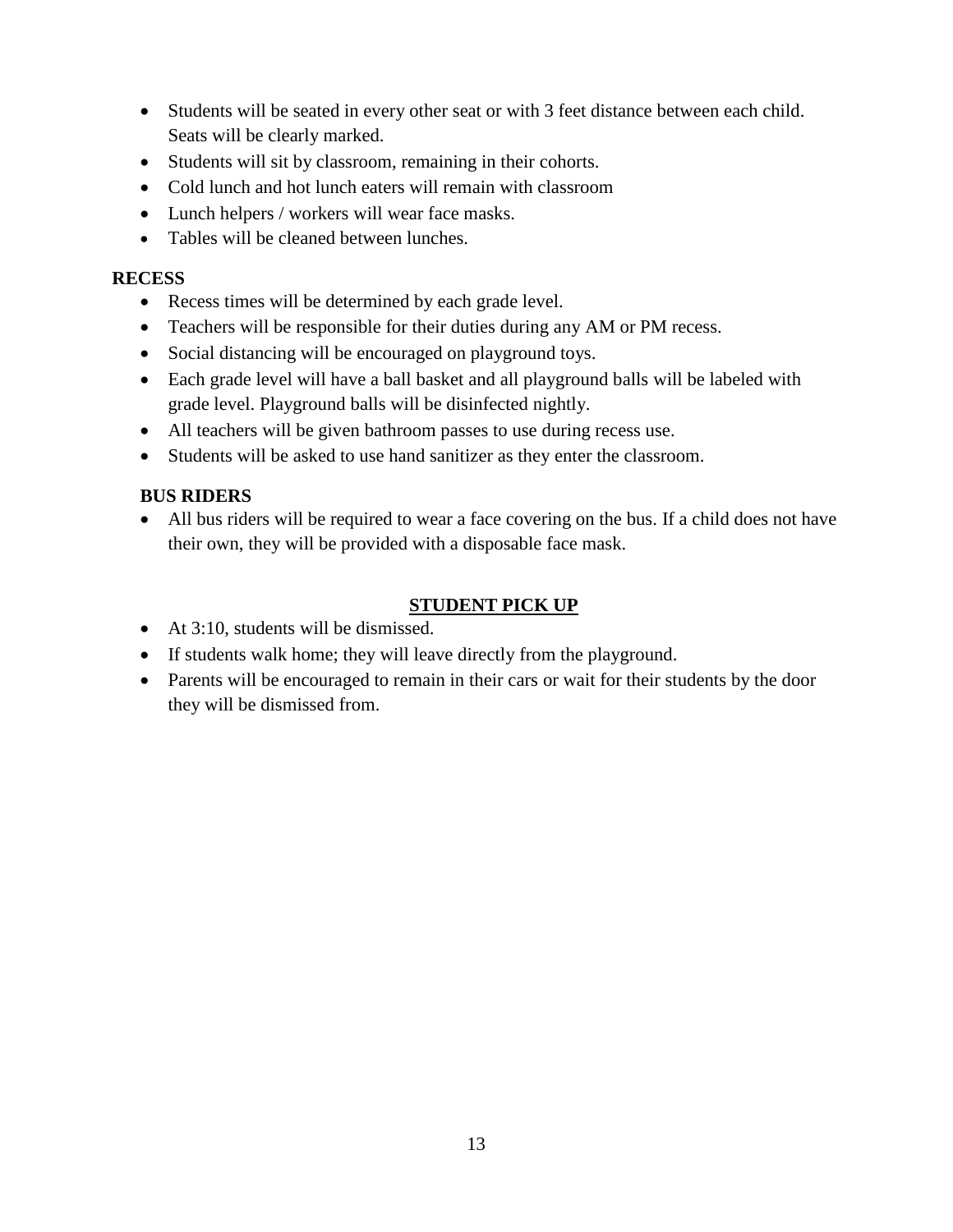

### **Mountain View Elementary School 2021-2022**

I have read and reviewed the Student/Parent Handbook with my child.

Student Name

\_\_\_\_\_\_\_\_\_\_\_\_\_ \_\_\_\_\_\_\_\_\_\_\_\_\_

Student Signature Parent Signature

\_\_\_\_\_\_\_\_\_\_\_\_\_\_\_\_\_\_\_\_\_\_\_\_ Date

\_\_\_\_\_\_\_\_\_\_\_\_\_\_\_\_\_\_\_\_\_\_\_\_\_ Teacher

\*If you prefer, you may review and sign online at<http://www.mtnview.ecsdnv.net/>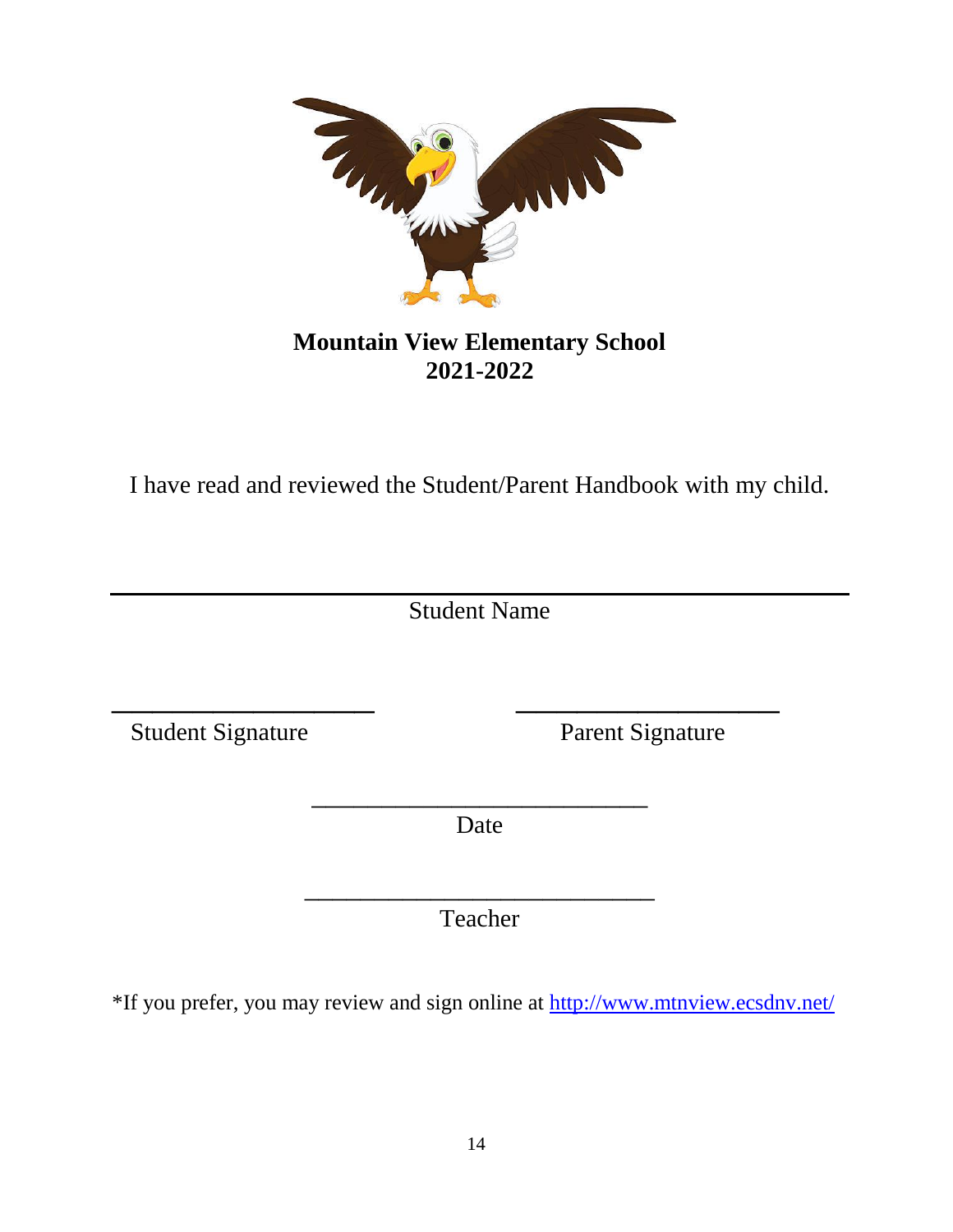## Appendix A

| <b>ECSD 2021-2022 Progressive Discipline Plan Template</b>                                                                                                                                                                              |                       |                                              |                                                                                                                          |                                                                                        |                                                                                                                                                |                                                                                                                                                                                                                                                           |                                                                                                                                                                                                                |                                                                                                                                                                                                   |                                                                                                                                                                                                                    |
|-----------------------------------------------------------------------------------------------------------------------------------------------------------------------------------------------------------------------------------------|-----------------------|----------------------------------------------|--------------------------------------------------------------------------------------------------------------------------|----------------------------------------------------------------------------------------|------------------------------------------------------------------------------------------------------------------------------------------------|-----------------------------------------------------------------------------------------------------------------------------------------------------------------------------------------------------------------------------------------------------------|----------------------------------------------------------------------------------------------------------------------------------------------------------------------------------------------------------------|---------------------------------------------------------------------------------------------------------------------------------------------------------------------------------------------------|--------------------------------------------------------------------------------------------------------------------------------------------------------------------------------------------------------------------|
| <b>Infraction</b>                                                                                                                                                                                                                       | Grade<br><b>Level</b> | <b>Applicable</b><br><b>ECSD/NRS</b><br>Code | <b>1st Violation</b>                                                                                                     | <b>2nd Violation</b>                                                                   | <b>3rd Violation</b>                                                                                                                           | <b>4th Violation</b>                                                                                                                                                                                                                                      | 5th<br><b>Violation</b>                                                                                                                                                                                        | <b>6th Violation</b>                                                                                                                                                                              | 7th<br><b>Violation</b>                                                                                                                                                                                            |
| <b>Bus Conduct and</b><br><b>Citations</b>                                                                                                                                                                                              | $K-12$                | <b>JCCC</b>                                  | Driver gives verbal<br>warning to student<br>by name.                                                                    | Driver changes<br>seat assignment<br>of student.                                       | Driver issued<br>first written<br>misconduct<br>report. Parent<br>conference or<br>written<br>notification to<br>parent by<br>administration.  | Driver issued<br>second written<br>misconduct<br>report. Student<br>may be<br>suspended from<br>riding school<br>transportation<br>for 3 to 5 days<br>(determined by<br>administration).<br>Parent<br>conference to<br>be held prior to<br>reinstatement. | Driver issuesd<br>third written<br>misconduct<br>report.<br>Student<br>suspended<br>from riding<br>bus minimum<br>of 10 days by<br>administration<br>. Parent<br>conference<br>held prior to<br>reinstatement. | Driver issued fourth<br>written misconduct<br>report. Student<br>suspended from<br>riding bus minimum<br>of 30 days by<br>administration.Paren<br>t conference held<br>prior to<br>reinstatement. | Driver issued<br>fifth written<br>misconduct<br>report.<br>Student<br>excluded from<br>the bus for the<br>balance of the<br>year by<br>administration<br>. Parent<br>conference<br>and/or written<br>notification. |
| <b>Classroom/Activity</b><br>Disruption,<br>Profanity/Inappropria<br>te Speech                                                                                                                                                          | $K-12$                | <b>JDB, NRS</b><br>392.910                   | $D$ 1-3 days                                                                                                             | PC, D 3-5 days                                                                         | PC, ISS/OSS -<br>$1-5$ day                                                                                                                     | Progressive<br>from previous<br>step                                                                                                                                                                                                                      |                                                                                                                                                                                                                |                                                                                                                                                                                                   |                                                                                                                                                                                                                    |
| <b>Dress Code Violation</b>                                                                                                                                                                                                             | $K-12$                | <b>JCD, JDB</b>                              | Verbal Warning,<br>Change Clothing                                                                                       | $PC, D1-3$<br>days, Change<br>Clothing                                                 | PC, ISS 1 - 3<br>days, Change<br>Clothing                                                                                                      | PC, ISS/OSS 1<br>$-5$ days,<br>Change<br>Clothing                                                                                                                                                                                                         | Progressive<br>from previous<br>step                                                                                                                                                                           |                                                                                                                                                                                                   |                                                                                                                                                                                                                    |
| <b>EDV Policy -</b><br><b>Use/Misuse by Pupils</b><br>of Pager, Cell Phone,<br><b>Electronic, or Digital</b><br><b>Devices During</b><br><b>Class/Passing Time</b><br><b>ED</b> violations are<br>cumulative from 7th<br>- 12th grades. | $K-12$                | JDBA,<br><b>NRS</b><br>392.4637              | PC, Warning,<br>Device<br>Confiscated.<br>parent/guardian<br>notified, device<br>returned to<br>Parent/Guardian<br>only. | $PC, D1-3$<br>days, Device<br>Confiscated &<br>Returned to<br>Parent/Guardian<br>only. | PC, ISS/OSS 1<br>- 5 days, Device<br>Confiscated &<br>Returned to<br>Parent/Guardia<br>n only, ED<br>privileges lost<br>for 90 school<br>days. | PC, ISS/OSS 1<br>- 5 days, Device<br>Confiscated &<br>Returned to<br>Parent/Guardia<br>n only, ED<br>privileges lost<br>for 180 school<br>days, HDP<br>notice.                                                                                            | Progressive<br>from previous<br>step                                                                                                                                                                           |                                                                                                                                                                                                   |                                                                                                                                                                                                                    |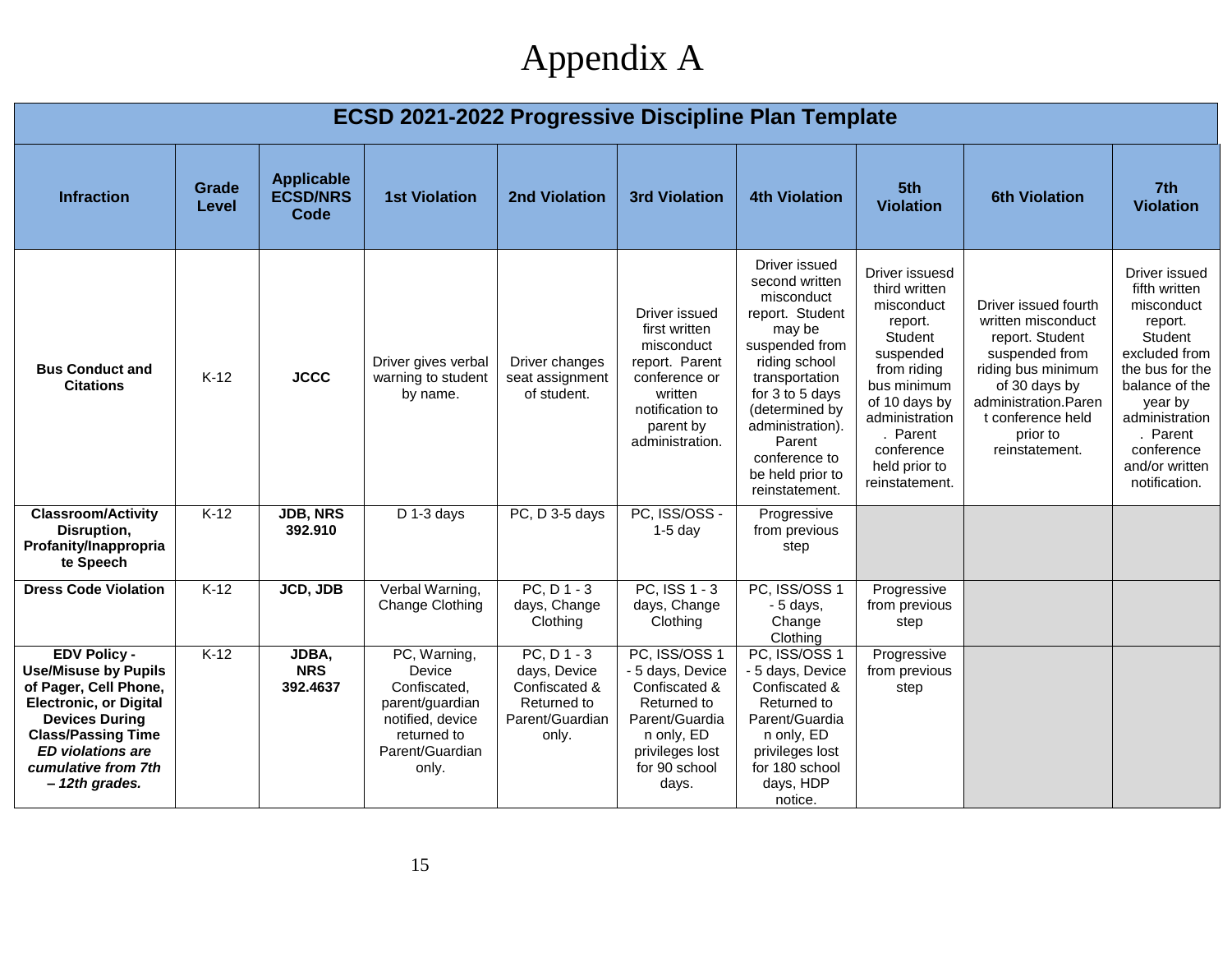| <b>Infraction</b>                                                 | Grade<br>Level | <b>Applicable</b><br><b>ECSD/NRS</b><br><b>Code</b> | <b>1st Violation</b>                      | 2nd Violation                                     | <b>3rd Violation</b>                                                | <b>4th Violation</b>                                          | <b>5th Violation</b>                 |  |
|-------------------------------------------------------------------|----------------|-----------------------------------------------------|-------------------------------------------|---------------------------------------------------|---------------------------------------------------------------------|---------------------------------------------------------------|--------------------------------------|--|
| <b>Public Display of</b><br><b>Affection (PDA)</b>                | $5th-12th$     | <b>JDB</b>                                          | Verbal Warning                            | PC, D<br>$1 - 3$ days                             | PC, D/ISS<br>$1 - 3$ days                                           | Parent<br>Conference,<br>D/ISS<br>$3 - 5$ days                | Progressive<br>from previous<br>step |  |
| Loitering                                                         | 7th -12th      | JDB, NRS<br>207.270,<br>393.410                     | PC, Verbal<br>warning                     | PC, D, SRO<br>$1 - 5$ days                        | PC, ISS/OSS,<br>SRO<br>$1 - 5$ days                                 | PC, OSS, SRO<br>$1 - 5$ days                                  | Progressive<br>from previous<br>step |  |
| <b>Skipping</b><br><b>Detention/ISS</b>                           | $K-12$         | <b>JDB</b>                                          | D/ISS, 1 additional<br>day added to total | PC, ISS<br>$1 - 3$ days                           | PC, ISS/OSS<br>$1 - 3$ days                                         | PC, OSS<br>$1 - 5$ days                                       | Progressive<br>from previous<br>step |  |
| <b>Tardies</b>                                                    | $K-12$         | <b>JDB</b>                                          | Determined by<br>school site              |                                                   |                                                                     |                                                               |                                      |  |
| <b>Truancy</b>                                                    | $K-12$         | <b>JBC, NRS</b><br>392.130.<br>392.140              | PC, D/ISS, SRO<br>Contact<br>$1 - 3$ days | PC, D/ ISS,<br><b>SRO</b> Contact<br>$1 - 5$ days | PC, SRO, ISS 3<br>-5 days, TC,<br>(NRS 392.140) -<br>HT designation | Progressive<br>from previous<br>step                          |                                      |  |
| <b>Truancy - students</b><br>over 18 (no citations<br>issued)     | 9th-12th       | <b>JBC, NRS</b><br>392.130,<br>392.140              | PC, D, SRO<br>$1 - 3$ days                | PC, D, SRO<br>$1 - 5$ days                        | PC, SRO, ISS 1<br>- 3 days, HT<br>designation,<br>$D$ 1 -3 days     | PC, SRO, D1 -<br>5 days, HT<br>designation,<br>ISS 1 - 5 days | Progressive<br>from previous<br>step |  |
| Vehicle or<br><b>Parking/Driving</b><br><b>Violations</b>         | 9th-12th       | <b>JDB</b>                                          | Report to SRO                             |                                                   |                                                                     |                                                               |                                      |  |
| <b>Impairing Health,</b><br>Safety or Welfare of<br>others        | $K-12$         | <b>JDB</b>                                          | D/ISS/OSS, 1 - 3<br>days                  | PC, ISS/OSS<br>$1 - 3$ days                       | PC, OSS<br>$1 - 5$ Days                                             | Progressive<br>from previous<br>step                          |                                      |  |
| <b>Inciting Conflict or</b><br>Aiding the Inciting of<br>Conflict | $K-12$         | <b>JDB</b>                                          | PC, D/ISS/OSS 1-<br>3 Days                | PC, D/ISS/OSS<br>1-5 Days                         | PC, D/ISS/OSS<br>3-5 Days                                           | Progressive<br>from previous<br>step                          |                                      |  |
| <b>Insubordination/Disr</b><br>espect                             | $K-12$         | <b>JDB</b>                                          | PC, D/ISS/OSS -<br>$1 - 3$ days           | PC, ISS/OSS<br>$3 - 5$ days                       | PC, OSS<br>3 - 10 days                                              | Progressive<br>from previous<br>step                          |                                      |  |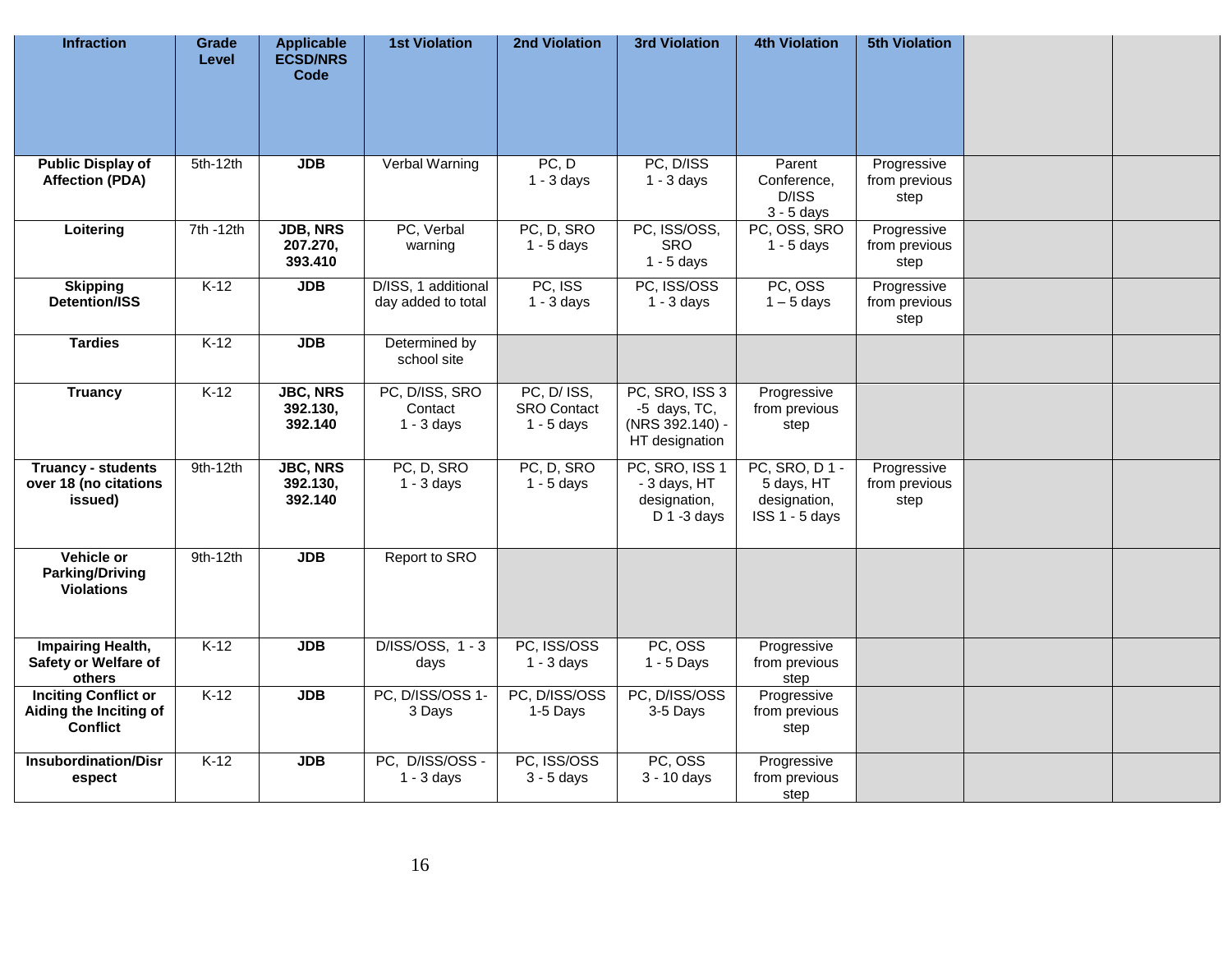| Profanity/Inappropria<br>te Speech directed at<br><b>Staff</b>                            | $K-12$         | <b>JDB, NRS</b><br>392.910                            | PC, ISS/OSS<br>$1 - 3$ days                                                                                                                                                                                                        | PC, OSS<br>$1 - 5$ days                                                                                                                                                                                                                 | Progressive<br>from previous<br>step                                                                                                                                                                                               |                                                                                                                                                                                                                                                                                                                                  |                      |                                              |  |
|-------------------------------------------------------------------------------------------|----------------|-------------------------------------------------------|------------------------------------------------------------------------------------------------------------------------------------------------------------------------------------------------------------------------------------|-----------------------------------------------------------------------------------------------------------------------------------------------------------------------------------------------------------------------------------------|------------------------------------------------------------------------------------------------------------------------------------------------------------------------------------------------------------------------------------|----------------------------------------------------------------------------------------------------------------------------------------------------------------------------------------------------------------------------------------------------------------------------------------------------------------------------------|----------------------|----------------------------------------------|--|
| <b>Theft</b>                                                                              | $K-12$         | <b>JDB, NRS</b><br>205.0832                           | PC, ISS/OSS<br>$1 - 3$ days,<br>SRO's may file<br>police report<br>(restitution may<br>apply).                                                                                                                                     | PC, ISS/OSS<br>$1 - 5$ days<br>SRO's may file<br>police<br>report(restitution<br>may apply).                                                                                                                                            | PC, OSS<br>5 - 10 days,<br>SRO's may file<br>police<br>report(restitution<br>may apply).                                                                                                                                           | Progressive<br>from previous<br>step                                                                                                                                                                                                                                                                                             |                      |                                              |  |
| <b>Infraction</b>                                                                         | Grade<br>Level | <b>Applicable</b><br><b>ECSD/NRS</b><br><b>Code</b>   | <b>1st Violation</b>                                                                                                                                                                                                               | 2nd Violation                                                                                                                                                                                                                           | <b>3rd Violation</b>                                                                                                                                                                                                               | <b>4th Violation</b>                                                                                                                                                                                                                                                                                                             | <b>5th Violation</b> | <b>6th Violation</b>                         |  |
| Use/Possession -<br><b>Tobacco Product</b>                                                | $K-12$         | <b>JDB</b>                                            | PC, D/ISS<br>$1 - 3$ Days                                                                                                                                                                                                          | PC, ISS<br>3-5 Days                                                                                                                                                                                                                     | PC, OSS<br>1-3 Days                                                                                                                                                                                                                | PC, OSS<br>3-5 Days                                                                                                                                                                                                                                                                                                              | PC, OSS<br>5-10 Days | PC, OSS<br>HD, LTS 90+ days,<br>NRS 392.4655 |  |
| Vandalism, Damage<br>to School Property                                                   | $K-12$         | <b>JDB, NRS</b><br>393.410                            | PC, D/ISS/OSS<br>3 - 5 days,<br>restitution,<br>SRO will file a<br>police report.                                                                                                                                                  | PC, ISS/OSS<br>5 - 7 days,<br>restitution,<br>SRO will file a<br>police report.                                                                                                                                                         | PC, OSS<br>5 - 10 days,<br>restitution,<br>SRO will file a<br>police report.                                                                                                                                                       | Progressive<br>from previous<br>step                                                                                                                                                                                                                                                                                             |                      |                                              |  |
| <b>Bullying, Cyber-</b><br>Bullying,<br>Harassment, Verbal,<br><b>Physical, or Sexual</b> | $K-12$         | JDA, JDAB,<br><b>JDBA, NRS</b><br>388.122,<br>388.123 | PC/D/ISS/OSS -<br>1-3 Days<br><b>SRO Contact</b><br>Complete <b>ECSD</b><br><b>Bullying and</b><br>Cyber-Bullying<br>Investigation<br>Report. Notice of<br>investigation<br>sent to the<br>parents of all<br>students<br>involved. | <b>PC/OSS - 3-5</b><br>Days<br><b>SRO Contact</b><br>Complete <b>ECSD</b><br><b>Bullying and</b><br>Cyber-Bullying<br>Investigation<br>Report -<br>Notice of<br>investigation<br>sent to the<br>parents of all<br>students<br>involved. | PC/OSS - 5-10<br>Days<br><b>SRO Contact</b><br>Complete<br><b>ECSD Bullying</b><br>and Cyber-<br>Bullying<br>Investigation<br>Report -<br>Notice of<br>investigation<br>sent to the the<br>parents of all<br>students<br>involved. | <b>PC/OSS - 10</b><br>Day Pending<br>completion of<br>investigation.<br><b>SRO Contact</b><br>Complete<br><b>ECSD Bullying</b><br>and Cyber-<br><b>Bullying</b><br>Investigation<br>Report -<br>Notice of<br>investigation<br>sent to the<br>parents of all<br>students<br>involved.<br>Long-term<br>suspension,<br>NRS 392.4655 |                      |                                              |  |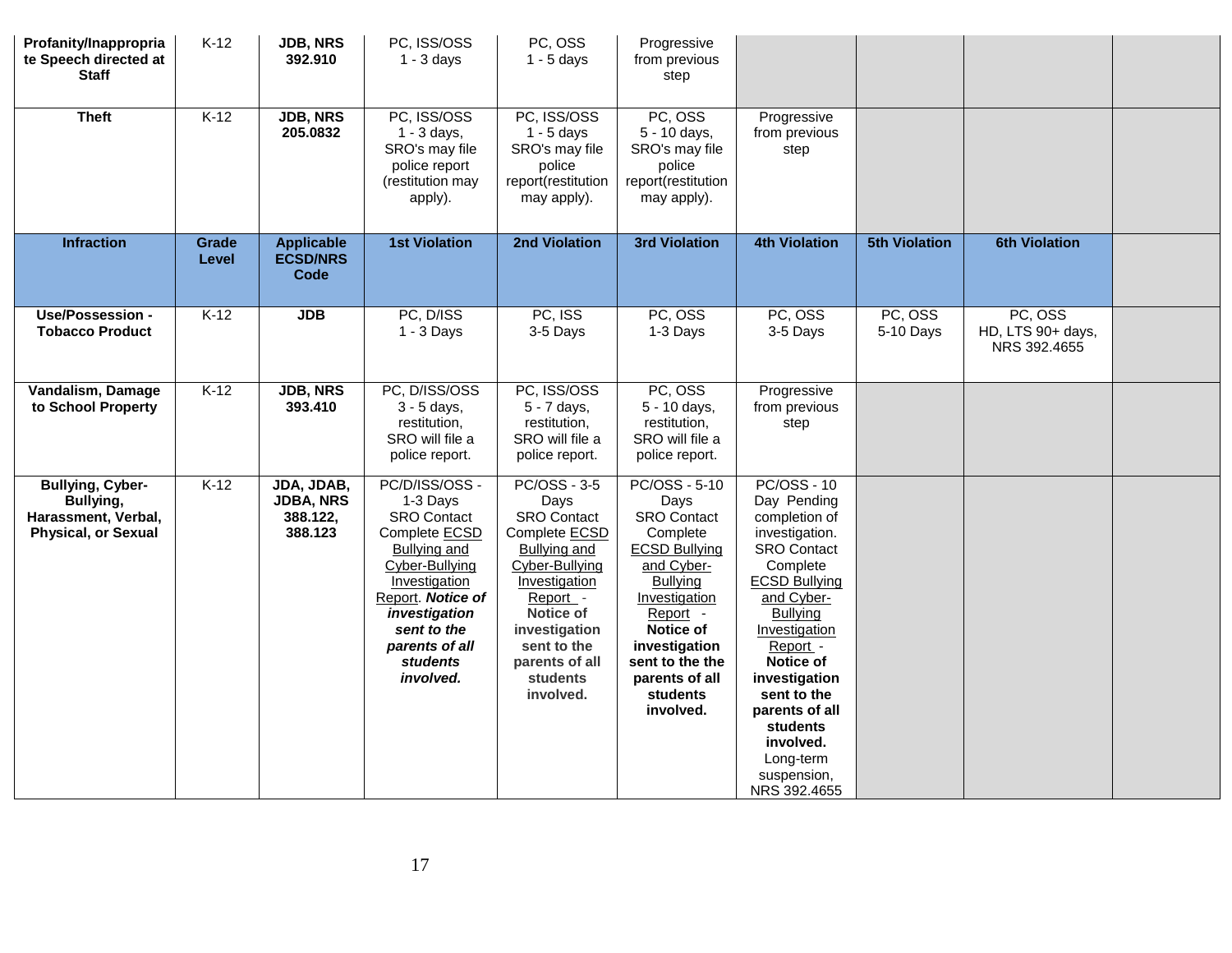| <b>Gang Activities</b>                                                                          | $K-12$         | NRS 388.122,<br>392.4635                     | PC, D/ISS/OSS 3<br>- 5 days,<br>SRO will file a<br>police report.                                                      | PC, ISS/OSS 5<br>- 7 days,<br>SRO will file a<br>police report.                                                                                    | PC, OSS 5 - 10<br>days,<br>SRO will file a<br>police report. | PC, OSS 5 - 10<br>days,<br>SRO will file a<br>police report.    | PC, OSS 10<br>days,<br>SRO will file a<br>police report,<br>HDP, LTS<br>$90+$ days,<br><b>NRS</b><br>392.4655      |  |
|-------------------------------------------------------------------------------------------------|----------------|----------------------------------------------|------------------------------------------------------------------------------------------------------------------------|----------------------------------------------------------------------------------------------------------------------------------------------------|--------------------------------------------------------------|-----------------------------------------------------------------|--------------------------------------------------------------------------------------------------------------------|--|
| <b>Infraction</b>                                                                               | Grade<br>Level | <b>Applicable</b><br><b>ECSD/NRS</b><br>Code | <b>1st Violation</b>                                                                                                   | <b>2nd Violation</b>                                                                                                                               | <b>3rd Violation</b>                                         | <b>4th Violation</b>                                            | <b>5th Violation</b>                                                                                               |  |
| Use/Possession -<br><b>Controlled</b><br>Substance (alcohol is<br>not a controlled<br>substance | $K-12$         | <b>JDB, NRS</b><br>202.020<br>453.566        | PC, OSS 5 days,<br>3-day ALERT<br>option,<br>SRO will file a<br>police report.                                         | <b>PC, OSS 10</b><br>days,<br>SRO will file a<br>police report.                                                                                    | PC, OSS 10<br>days,<br>SRO will file a<br>police report.     | <b>PC, OSS 10</b><br>days,<br>SRO will file a<br>police report. | <b>PC, OSS 10</b><br>days,<br>SRO will file a<br>police report,<br>HDP, LTS<br>90+ days,<br><b>NRS</b><br>392.4655 |  |
| <b>Use/Possession/Distr</b><br>ibution of Alcohol                                               | $K-12$         | JDB, NRS<br>202.020,<br>453.566              | PC, OSS 3-5<br>days, SRO will file<br>a police report.                                                                 | PC, OSS 5-10<br>days, SRO will<br>file a police<br>report.                                                                                         | PC, OSS 5-10<br>days, SRO will<br>file a police<br>report.   | PC, OSS 5-10<br>days, SRO will<br>file a police<br>report.      | PC, OSS 10<br>days, SRO<br>will file a<br>police report,<br>HDP, LTS 90+<br>days, NRS<br>392.4655                  |  |
| <b>Fighting</b><br>(Major Infraction)                                                           | $K-12$         | JDB, JDEAA,<br>NRS 392.910,<br>203.010       | $PC, OSS - 3 - 5$<br>days<br>Written<br>Notification to<br>parents, report to<br>SRO, may<br>develop behavior<br>plan. | PC/OSS/SRO/I<br>$R - up to 10$<br>days pending<br>investigation,<br>HDP, LTS<br>90+ days, NRS<br>392.910 and<br>203.010 May file<br>police report. |                                                              |                                                                 |                                                                                                                    |  |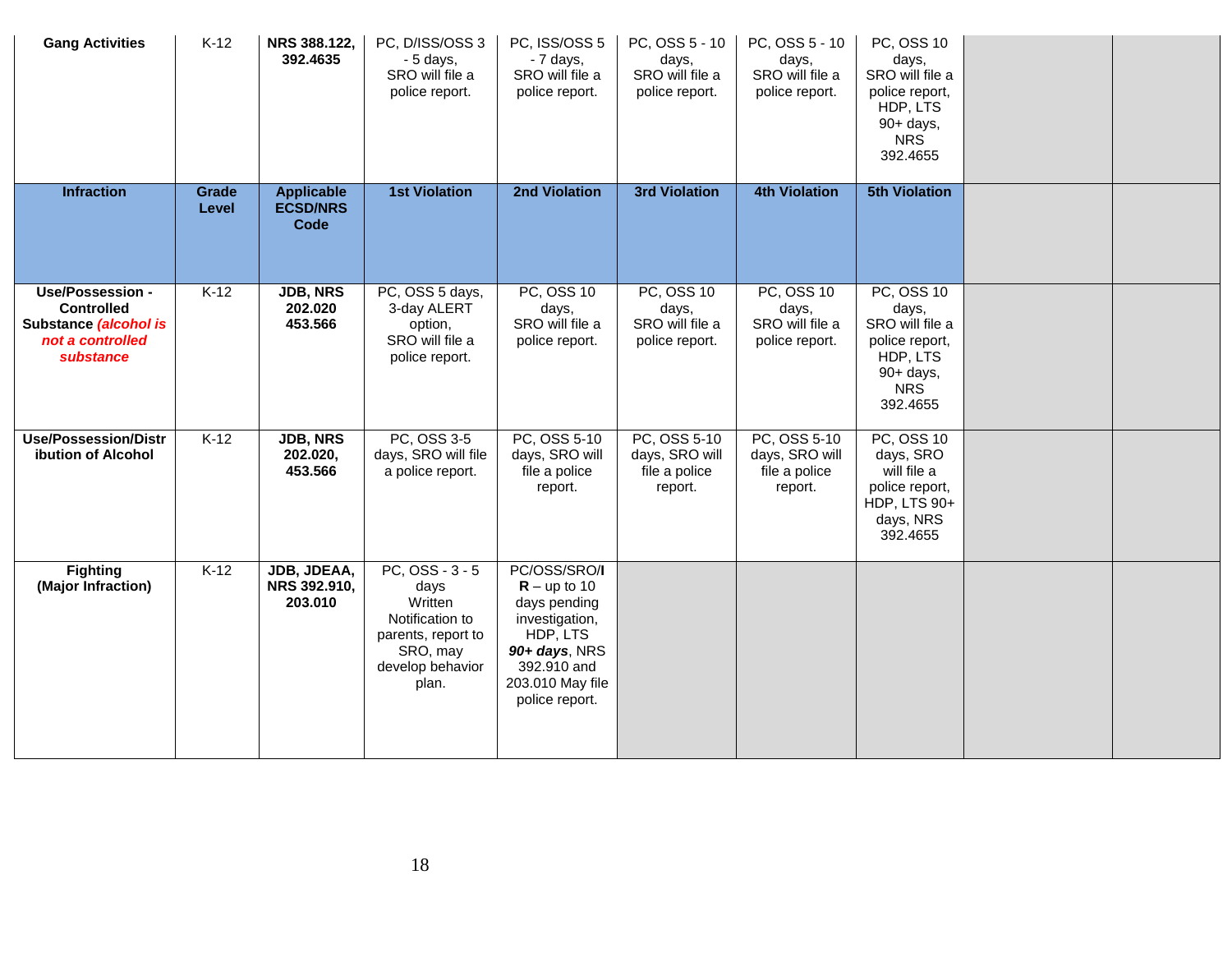| <b>Possession of</b><br><b>Firearm or</b><br><b>Dangerous Weapon</b><br>(NRS 392.466)<br><b>Mandated</b><br><b>Disciplinary</b><br><b>Procedures)</b>                                                                                                                                                                            | $K-12$ | JDB, JDDC,<br>NRS 392.466,<br>202.265 | PC/OSS/SRO/IR<br>Up to 10 days<br>pending<br>investigation, HDP<br>- LTS<br>180 days,<br>392.4655, SRO<br>will file a police<br>report.         |                                                                                                                                                                         |  |  |  |
|----------------------------------------------------------------------------------------------------------------------------------------------------------------------------------------------------------------------------------------------------------------------------------------------------------------------------------|--------|---------------------------------------|-------------------------------------------------------------------------------------------------------------------------------------------------|-------------------------------------------------------------------------------------------------------------------------------------------------------------------------|--|--|--|
| Sale of or<br>distribution of a<br><b>Controlled</b><br><b>Substance (alcohol is</b><br>not a controlled<br>substance)<br>(NRS 392.466<br><b>Mandated</b><br><b>Disciplinary</b><br><b>Procedures)</b>                                                                                                                           | $K-12$ | <b>NRS 392.466</b>                    | PC/OSS/SRO/IR<br>$-$ up to 10 days<br>pending<br>investigation, HDP<br>- LTS<br>$90+ days$ ,<br>392.4655, SRO<br>will file a police<br>report.  | PC/OSS/SRO/I<br>$R - up to 10$<br>days pending<br>investigation,<br>HDP - LTS<br><b>Permanently</b><br>expelled,<br>392.4655, SRO<br>will file a police<br>report.      |  |  |  |
| <b>Commits Battery of</b><br><b>School Employee</b><br>(NRS 392.466)<br><b>Mandated</b><br><b>Disciplinary</b><br><b>Procedures)</b>                                                                                                                                                                                             | $K-12$ | <b>NRS 392.466</b>                    | PC/OSS/SRO/IR<br>$-$ up to 10 days<br>pending<br>investigation, HDP<br>$-LTS$<br>$90+ days$ ,<br>392.4655, SRO<br>will file a police<br>report. | PC/OSS/SRO/I<br>$R - up to 10$<br>days pending<br>investigation,<br>HDP - LTS<br>Permanently<br>expelled,<br>392.4655, SRO<br>will file a police<br>report.             |  |  |  |
| <b>Habitual Discipline</b><br><b>Problem-Threatened</b><br>or extorted a pupil, a<br>teacher, or other<br>personnel employed<br>by the school twice<br>in one school year or<br>student has a record<br>of 5 supensions<br>within a school year.<br>(NRS 392.466<br><b>Mandated</b><br><b>Disciplinary</b><br><b>Procedures)</b> | $K-12$ | <b>NRS 392.466</b>                    | May develop a<br>behavior plan<br>before deeming a<br>student habitual                                                                          | PC/OSS/SRO/I<br>$R - up to 10$<br>days pending<br>investigation,<br>HDP - LTS<br>May be<br>suspended for<br>90- days,<br>392.4655, SRO<br>will file a police<br>report. |  |  |  |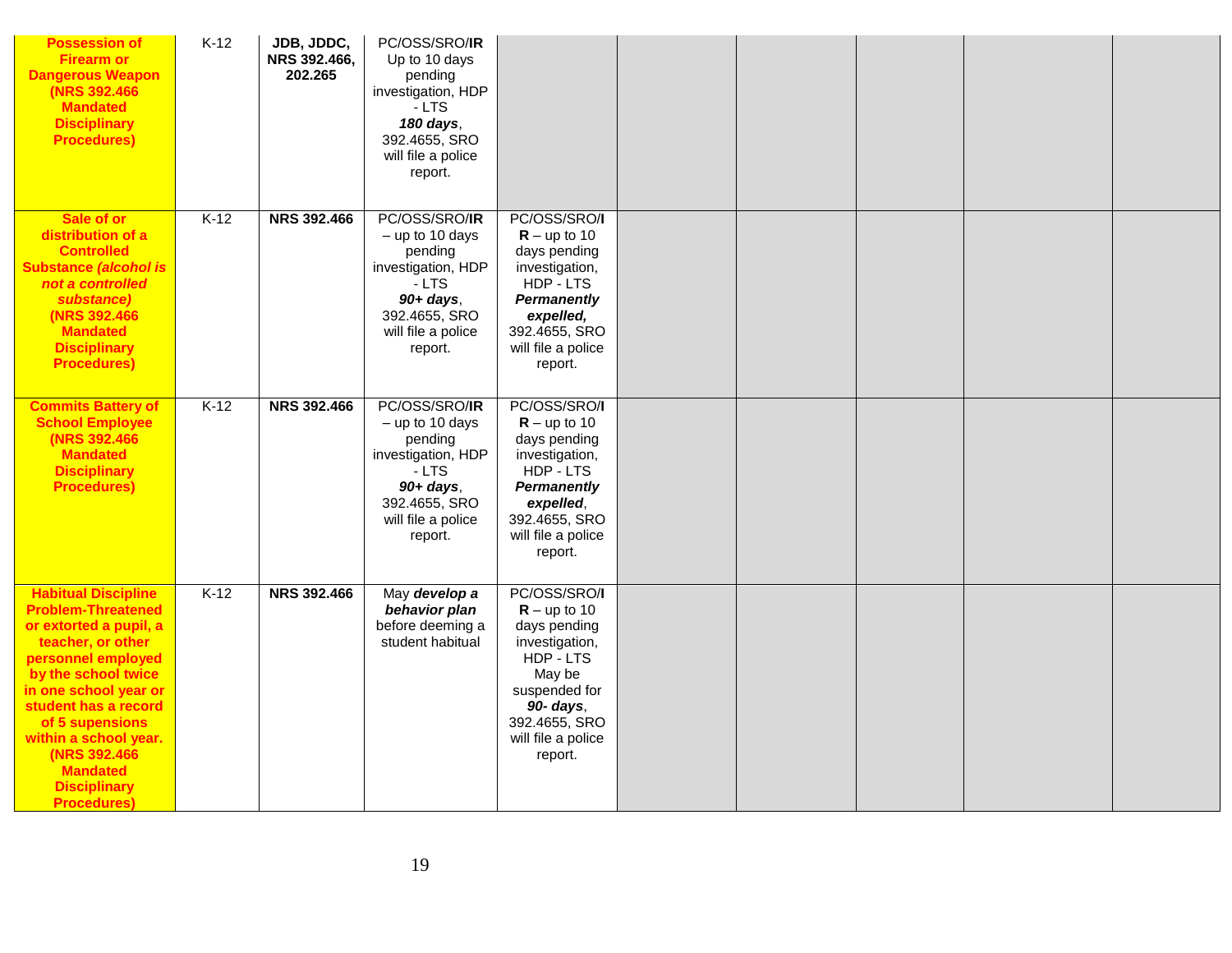**\* School Administration has the authority to determine the appropriate consequences which may deviate from the above list of progressive consequences.** 

**Restortative Discipline Procedure: Any student who has reached the point of suspension following the progressive disipline plan (ISS or OSS) MUST have a behavior plan in place before a suspension can occur. This DOES NOT apply to discipliary instances where an OSS is mandated on the first offense. A behavior plan must be created for a student following any suspension event. (SB89)**

#### **Definition of Abbreviations**

*IR - Investigation Report: Must be sent to Central Office as soon as possible. We have 10 days from the first day of suspension to conduct a hearing if the parent appeals the suspension.* 

**ED – Electronic Device** (includes cell phones, MP3 players, pagers, handheld games, computers, etc.)

**HDP - Habitual Disciplinary Problem**: A classification of student behavior in NRS 392.4655 that results in a 90 – school day or more, long term suspension. The administration of a school **may** deem a student enrolled in the school a "Habitual Disciplinary Problem" if the school has written evidence to support the designation.

**HT – Habitual Truant**: A student who has received his/her third truancy referral, citation, or notice.

**ISS - In-School Suspension**: Student removed from regular classes and placed in an ISS room with supervision for the entire day. Classroom teachers will be notified of students serving ISS and will deliver class work to the ISS supervisor.

**JBB, JCD, JBB**, etc. - Elko County School District Policies

**D - Detention**

**NRS - Nevada Revised Statue**: Nevada state law statues.

**OSS - Out of School Suspension**: Student is removed from campus and prohibited from coming back on to campus for any reason or attending any school sponsored activities for the duration of the OSS. When a student is assigned OSS it is required that a conference between the parent and administration take place either before the student leaves the campus or before the student returns to the campus.

**PC - Parent Contact**: Parents will be contacted via mail whenever a discipline referral is received by administration. Other contact may come via phone, email, or face-toface conference depending on the severity of the situation.

**TC – Truancy Citation**: Issued by School Attendance Officer after being labeled a habitual disciplinary problem for every truancy thereafter. Truancy Court will be assigned after the a citation is issued.

#### **LTS - Long-term Suspension**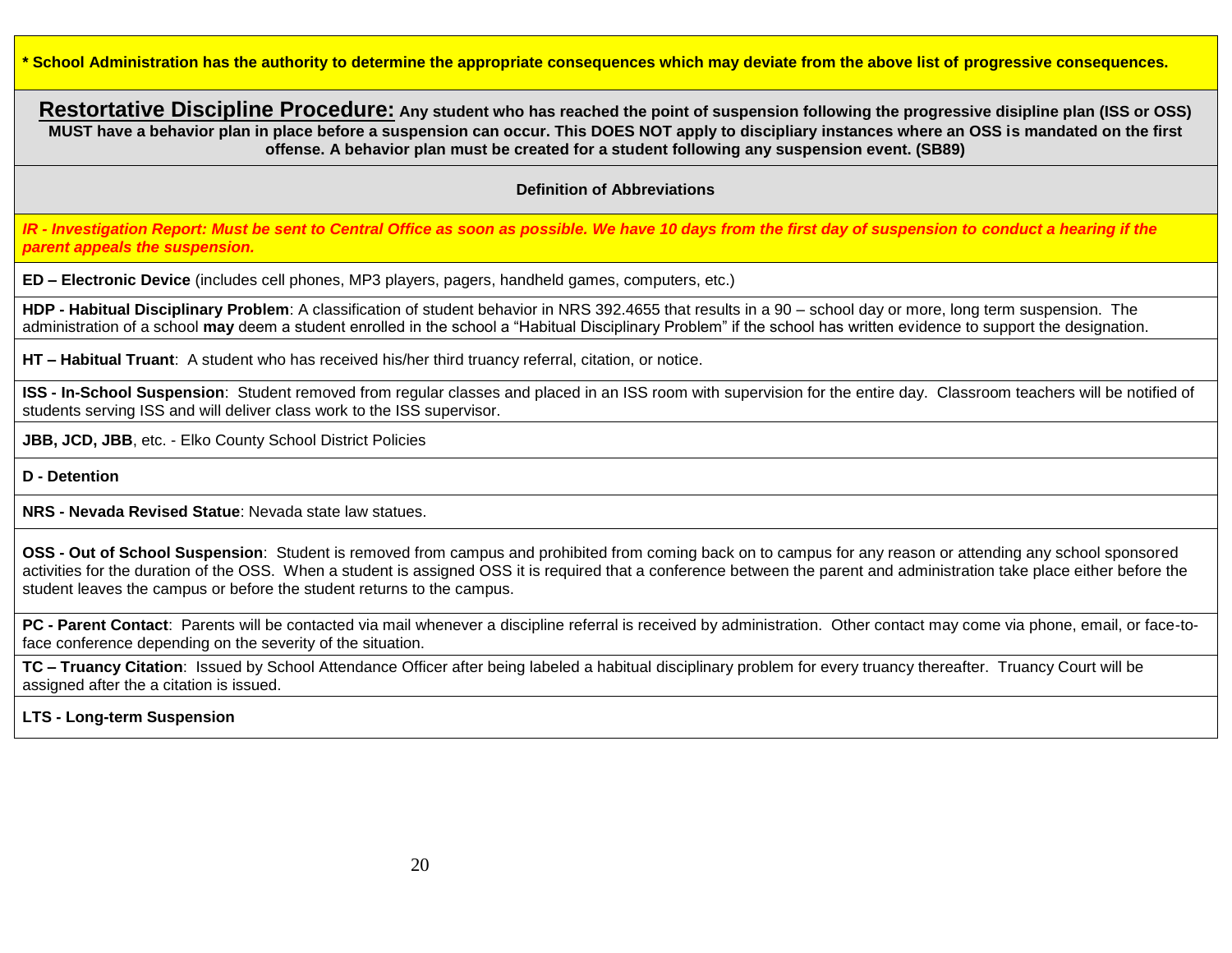| Minor Infraction - Infraction that will not result in an OSS on first offence.                                                                                                                                                                                                                                                                                                                                                                                                                                                                                                                                       |  |  |  |  |  |  |  |  |  |  |
|----------------------------------------------------------------------------------------------------------------------------------------------------------------------------------------------------------------------------------------------------------------------------------------------------------------------------------------------------------------------------------------------------------------------------------------------------------------------------------------------------------------------------------------------------------------------------------------------------------------------|--|--|--|--|--|--|--|--|--|--|
| Major Infraction - Infraction that may result in OSS on the first offence or result in a LTS<br>following progressive discipline plan.                                                                                                                                                                                                                                                                                                                                                                                                                                                                               |  |  |  |  |  |  |  |  |  |  |
| <b>NRS</b>                                                                                                                                                                                                                                                                                                                                                                                                                                                                                                                                                                                                           |  |  |  |  |  |  |  |  |  |  |
| * NRS 392.4655 Except as otherwise provided in this section, 1. a principal of a school may deem a pupil enrolled in the school a habitual disciplinary problem if the school<br>has written evidence which documents that in 1 school year:                                                                                                                                                                                                                                                                                                                                                                         |  |  |  |  |  |  |  |  |  |  |
| (a) The pupil has threatened or extorted, or attempted to threaten or extort, another pupil or a teacher or other personnel employed by the school two or more times or<br>the pupil has a record of five suspensions from the school for any reason; and                                                                                                                                                                                                                                                                                                                                                            |  |  |  |  |  |  |  |  |  |  |
| (b) The pupil has not entered<br>into and participated in a plan of<br>behavior.                                                                                                                                                                                                                                                                                                                                                                                                                                                                                                                                     |  |  |  |  |  |  |  |  |  |  |
| * NRS 392.466 Suspension or expulsion of pupil for battery on employee of school, possession of firearm or dangerous weapon, sale or distribution of controlled substance<br>or status as habitual disciplinary problem; limitations for pupils with disabilities.                                                                                                                                                                                                                                                                                                                                                   |  |  |  |  |  |  |  |  |  |  |
| 1. Except as otherwise provided in this section, any pupil who commits a battery which results in the bodily injury of an employee of the school or who sells or distributes any<br>controlled substance while on the premises of any public school, at an activity sponsored by a public school or on any school bus <i>must</i> , for the first occurrence, be<br>suspended from that school, although the pupil may be placed in another kind of school, for at least a period equal to one semester for that school. For a second<br>occurrence, the pupil must be <i>permanently expelled</i> from that school. |  |  |  |  |  |  |  |  |  |  |

2. Except as otherwise provided in this section, any pupil who is found in *possession of a firearm or a dangerous weapon* while on the premises of any public school, at an activity sponsored by a public school or on any school bus *must*, for the *first occurrence*, be *expelled* from the school *for a period of not less than 1 year*, although the pupil may be placed in another kind of school for a period not to exceed the period of the expulsion. For a second occurrence, the pupil must be permanently expelled from the school.

3. Except as otherwise provided in this section, if a *pupil is deemed a habitual disciplinary problem* pursuant to NRS 392.4655, the pupil *may* be suspended from the school *for a period equal to at least one semester* for that school.

4. If the pupil is expelled, or the period of the pupil's suspension is for one school semester, the pupil must: